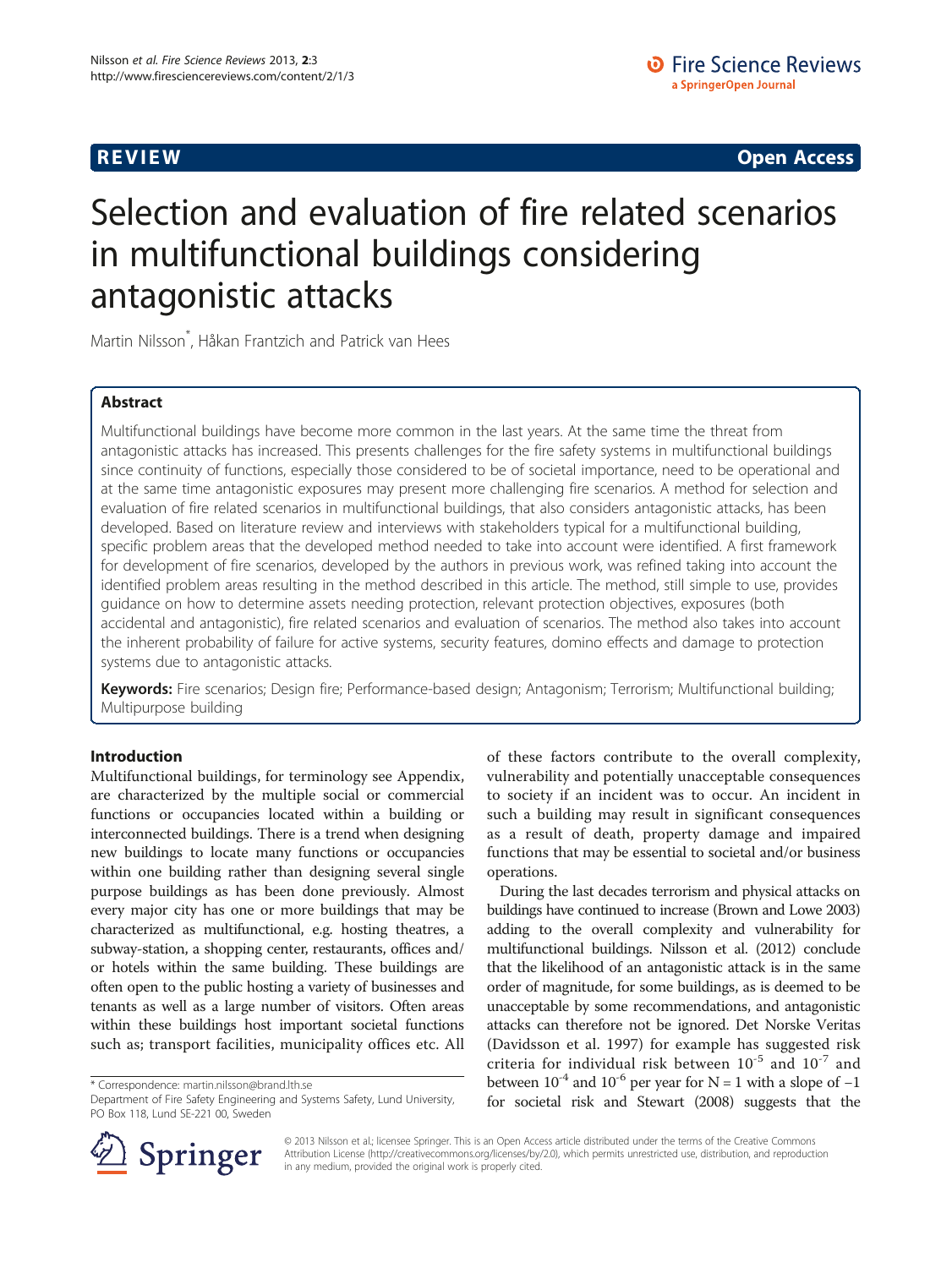probability for a terror attack on a US commercial building is between  $10^{-6}$  and  $10^{-7}$ . In addition, arson should also be considered as an antagonistic attack and is a relatively common event. Richards ([2008\)](#page-19-0) suggests that 15% of all fires in New Zealand are deliberately lit and for public buildings (retail shopping, cinemas etc.) this may be as high as 40%. Hall [\(2007](#page-18-0)) concluded that 6% of all fires in the US are intentional and Simonson ([2007\)](#page-19-0) states that at least 25% of all fires in Sweden are intentional. Some examples of antagonistic attacks that can be mentioned include; the subway arson fire in Korea 2003 (National Emergency Management Agency [2004\)](#page-18-0), the underground explosion in the UK 2005 (Handley et al. [2009\)](#page-18-0), the explosion in the World Trade Center 1993 (Isner and Klem [1993\)](#page-18-0), the gas attack on the subway in Japan 1995 (Pangi [2002](#page-18-0)) and the bombings in Boston, USA, 2013 (Winter et al. [2013](#page-19-0)). Since multifunctional buildings host a large number of people, critical functions important to society and may be considered iconic buildings or historically significant etc. they are more likely to be selected as targets for antagonistic attacks. This is due to the fact that such an attack is likely to inflict significant emotional and/ or economic damage as well as impairment to societally important functions (Brown and Lowe [2003\)](#page-18-0). Further, antagonistic attacks have the potential to cause a long-term effect on society, beyond the physical damage and interruption of services. As an example, Rubin et al. [\(2007](#page-19-0)) concluded that the population had reduced their use of the public transportation system within the London area 8 months after the London bombings in 2005 by 19% and Handley et al. ([2009](#page-18-0)) conclude that 45% of persons directly affected by the bombings reported disabling travel anxiety that had interfered with their everyday life. In addition when considering antagonistic attacks these can be considered catastrophic with a high potential of large fires. These large fires are perceived as less acceptable than ordinary fires (Wolski et al. [2000](#page-19-0)). Wolski et al. [\(2000](#page-19-0)) further state that the high-rise fire risk is perceived as catastrophic compared to for example the single-family home building fire. A high-rise fire can be compared to multifunctional buildings as they also are generally large and have a potential for catastrophic events. Wolski et al. ([2000](#page-19-0)) discuss nine risk factors: volition; severity; effect manifestation; familiarity; controllability; benefit; necessity; exposure pattern and origin, that can be used to describe why people require a higher or lower safety level. Many of these factors point towards a required higher safety level in multifunctional buildings, especially if antagonistic exposure exists.

Traditional fire safety design, to obtain code compliance, focuses on life safety considering accidental fire events (Klason et al. [2011\)](#page-18-0) and limited consideration is given to property protection and continuity of functions. Further scenarios incorporating antagonistic events are generally

not considered by the building code (Gilbert et al. [2003](#page-18-0)) and the traditional prescriptive design generally does not account for arson fires since it does not consider the actions of the individual lighting the fire (Richards [2008](#page-19-0), Klason et al. [2011](#page-18-0)). Due to the fact that antagonistic events can be more severe and carefully planned there is a potential for larger consequences, especially if such attacks have not been taken into account at the design phase. Antagonistic attacks, as seen in the above examples, can differ widely and it may be hard to define such a scenario. However, in multifunctional buildings, there is also a potential that other protection objectives than simply life safety are present, e.g. continuity of functions and protection of property that is generally not considered by building codes.

The large number of multifunctional buildings, where not only life safety is of concern but also continuity of operations and functions, and the increased threat for antagonistic attacks create a demand for a method analyzing the fire safety level from a holistic view. Such a method needs to incorporate life safety with regards to accidental fires as well as other protection objectives (e.g. continuity of functions, property, cultural heritage) and the possibility of antagonistic events. Most building codes are reliant on prescriptive rules, however these rules are inflexible if not applied to a historically traditional building (Frantzich [1998\)](#page-18-0). Multifunctional buildings are by definition not traditional buildings even though the number has increased, hence a holistic method needs to be performance-based since such a method defines protection objectives to be achieved (Frantzich [1998\)](#page-18-0) and there is a possibility to consider a large variety of scenarios. Such a method includes the management of hazards more severe than usually assumed for life safety design, fire spread prevention etc. in the current building codes.

A holistic method, for selection and evaluation of fire related scenarios in multifunctional buildings considering antagonistic attacks, must incorporate a selection of fire related scenarios that need to be analyzed and evaluated. Due to the wide variety of possible antagonistic attacks the method also needs to incorporate a structure to be able to determine relevant antagonistic threats and how such scenarios may develop, i.e. initiating event, possible domino effects etc. Although antagonistic attacks might include a much greater scope than simply fire related attacks, the aim of this method is to evaluate fire related scenarios and will therefore not include antagonistic attacks such as gas attacks, cyber attacks etc., however some parts of the method may be applicable for exposures other than fire. The defined scenarios must then challenge the protection objectives and be chosen based on an analysis of possible exposures. Finally an evaluation procedure, as to whether the protection objectives are met or not, needs to be specified. In summary such a method must: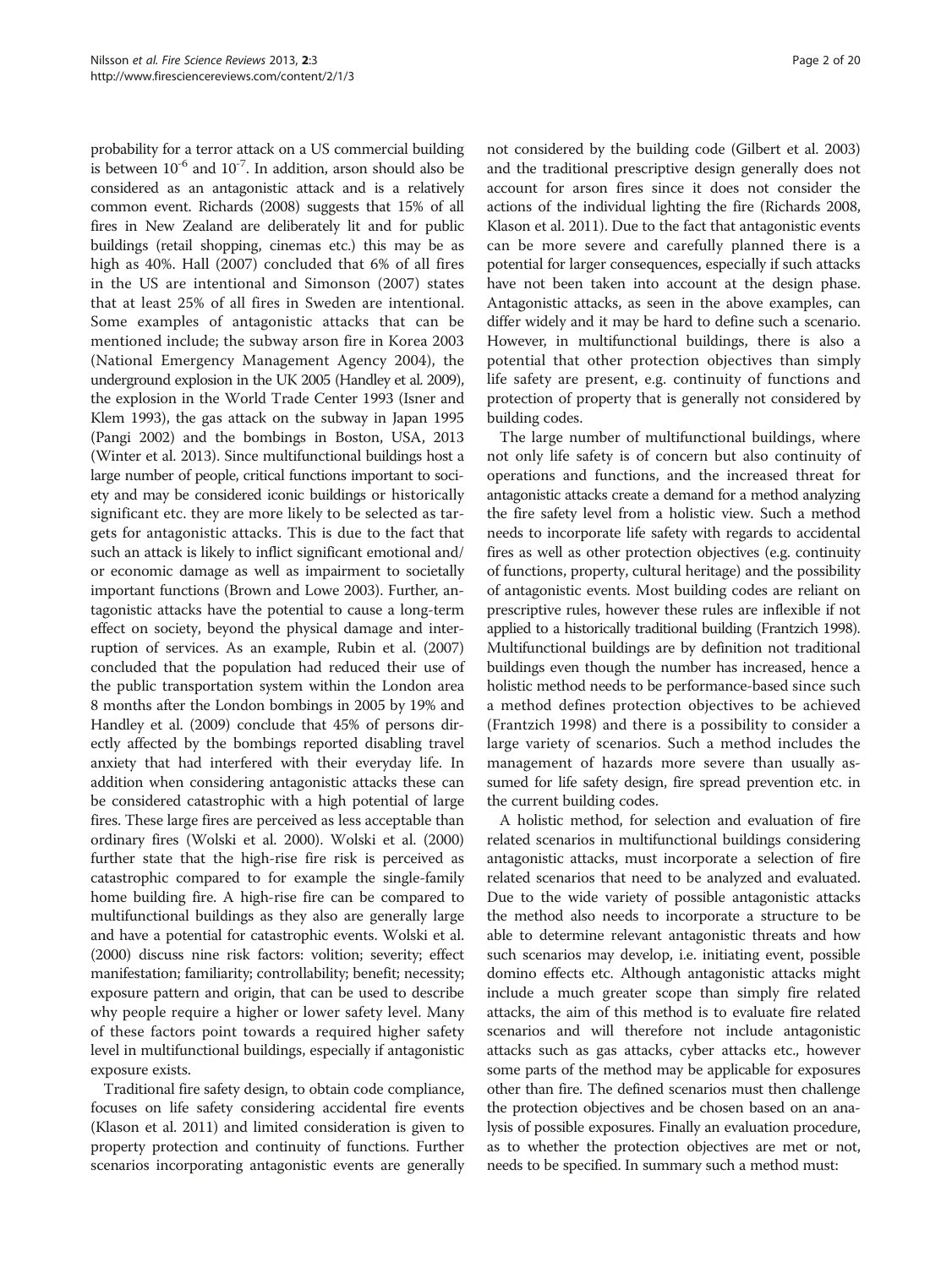- 1. Define what facilities/functions/property/life safety etc. (hereon called assets) need to be protected.
- 2. State clearly protection objectives for these assets.
- 3. Evaluate what exposures or threats (including antagonistic exposures) may cause the protection objectives not to be met.
- 4. Incorporate a selection of scenarios based on protection objectives and exposures.
- 5. Evaluate whether the protection objectives are met or not for the scenarios.

# Goal, purpose and working process

The goal is to present a method for selection and evaluation of fire related scenarios in existing multifunctional buildings that also considers fire related antagonistic attacks. The working process to develop such a method is presented in Figure 1. The method should identify assets, relevant protection objectives and exposures, including fire related antagonistic exposures. Further it should incorporate the selection and quantification of fire related scenarios that may pose a threat to the protection objectives not being met. Finally, the method then needs to evaluate whether the protection objectives are met or not for the selected scenarios. The purpose of the method is to support prevention of fire related accidents and consequence mitigation in case of fire related accidents in multifunctional buildings, incorporating a variety of relevant protection objectives as well as fire related antagonistic events. The main field of application for the method is for existing

buildings, however parts of the method may also be applicable for new designs.

To develop the method the work was divided into four steps, represented by the four boxes in Figure 1. Two steps (step 1 and 3) comprised problem identification to support development of the method and two steps (step 2 and 4) comprised development of the method itself.

The problem identification steps had two problem focus areas for multifunctional buildings. The first was problems associated with multifunctionality can include a large number of tenants, variety of different functions, different occupancies etc. The second problem area was associated with antagonistic events, e.g. larger initiating events, degree of planning etc.

In step 1 (part of problem identification), a literature review was conducted which resulted in a first framework for development of fire scenarios in multifunctional buildings, i.e. step 2 (part of development of the method). This first framework and the conclusions from the literature review are described in Nilsson et al. [\(2012\)](#page-18-0), however the main conclusions regarding problem areas are summarized below. The main focus of the literature review was identification of problems connected to multifunctionality and antagonistic events that the method needs to consider. The literature review also comprised a review on performance-based fire design guidelines to give input on possible evaluation procedures for multifunctional buildings. Overall, the literature reviewed included the following: performance-based design guidelines; design fire guidelines;

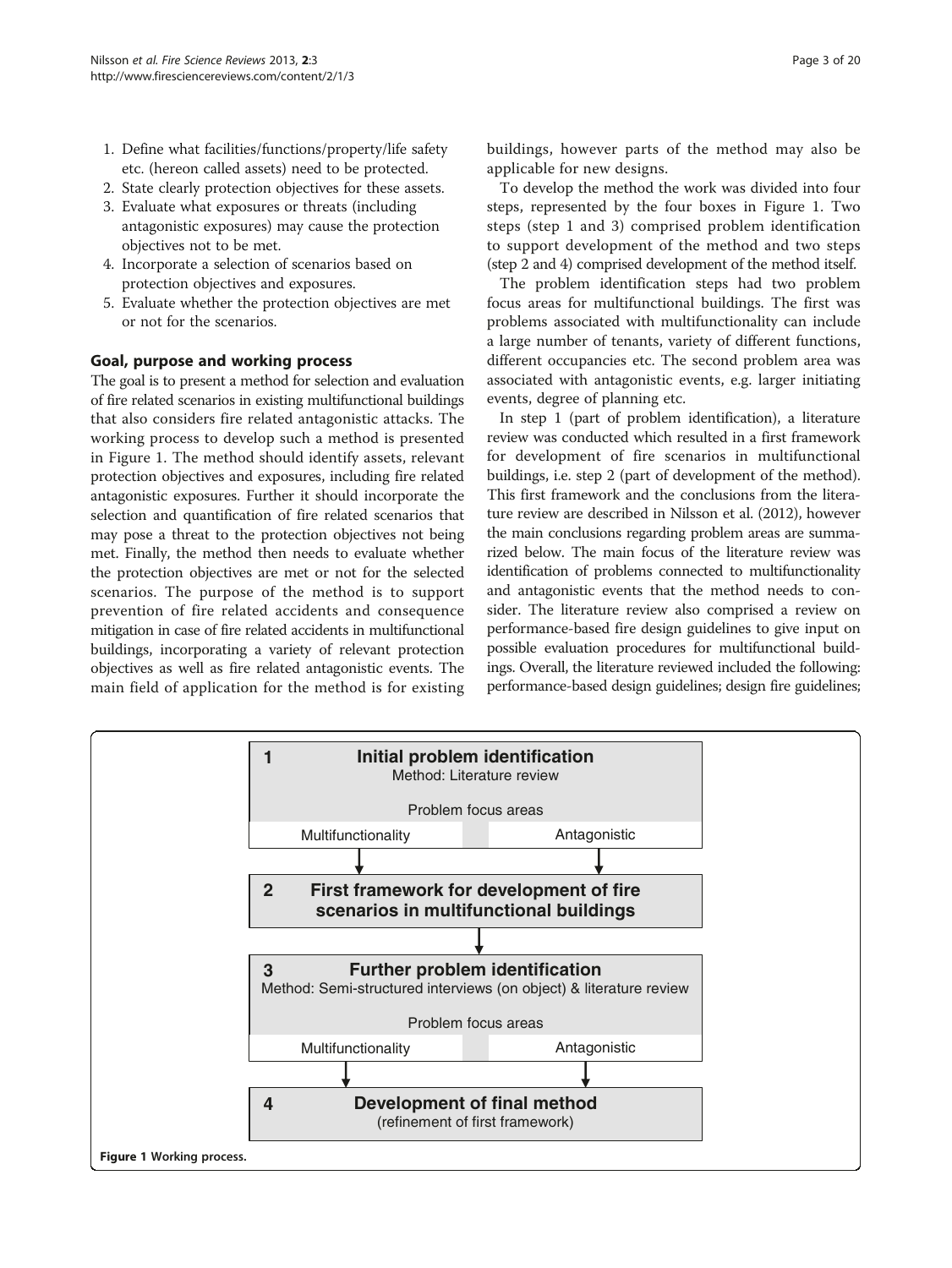<span id="page-3-0"></span>papers regarding multifunctional/multipurpose buildings; design guidelines regarding antagonistic attacks; review of occurred antagonistic attacks and their implications.

In step 3 (part of problem identification), interviews with stakeholders in a selected multifunctional building were conducted. The selected building's main purpose was infrastructure (transport center) but the building also hosted a large variety of other businesses and functions. A total of nine interviews were conducted with different business owners, rescue services, the safety management team, etc. The interviews were semi-structured, which gave the benefit of ensuring flexibility in how and in what sequence questions are asked, for the interviewees to be able to develop their thoughts and for the interviewer to be able to ask follow-up questions so that unexpected themes could emerge (Mason [2004\)](#page-18-0). The aim of the interviews was to identify additional problems with respect to multifunctionality and antagonistic events that the stakeholders in multifunctional buildings are dealing with. Further, an understanding of how different stakeholders are working with these additional problems as well as protection against antagonistic attacks and their view on such exposures was also sought. In addition questions were asked to support refinement of the first framework for development of fire scenarios presented in Nilsson et al. [\(2012](#page-18-0)). An interview guide was created based on the purpose with the interview. The full description and findings of the interviews can be found in Nilsson and van Hees [\(2012\)](#page-18-0), however the main conclusions are summarized in the following section. Additionally, an extended literature review was conducted on information obtained and deemed relevant during the interview process.

The first framework developed in step 2 (part of development of the method) and presented in Nilsson et al. [\(2012](#page-18-0)) was to some extent based on the SFPE engineering guides (SFPE [2006, 2007](#page-19-0)), however with several modifications. Based on the information from the interviews and the extended literature review in step 3 (part of problem identification) a refinement of the first framework (developed in step 2 (part of development of the method)) was done in step 4 (part of development of the method). Step 4 (part of development of the method) resulted in the final method for selection and evaluation of fire related scenarios in multifunctional buildings considering antagonistic attacks. The method is presented in the following sections, however, first the results from step 1–3 are presented.

# Problem identification to support development of method

Below are the results from the problem identification presented, starting with the literature review and then the interviews. Finally remarks and a summary are presented on aspects that need to be considered within the method.

# Literature review

The literature review was conducted using Web of Science search engine for peer-reviewed papers. An extended search was also conducted to find appropriate standards, dissertations etc. The results are presented below.

# **Stakeholders**

The nature of multifunctional buildings is to gather many different occupancies and businesses in one building. This results in the fact that there are many different functions provided and that there are many different stakeholders having interests in the building. One identified problem area in Nilsson et al. [\(2012\)](#page-18-0) is that these stakeholders can have very different views on what needs to be protected resulting in a large variety of protection objectives or goals that needs to be accounted for. For some stakeholders fire safety might not be of primary concern while as others cannot accept an interruption to the functions they provide in case of fire. There might also be interdependencies causing problems further down the line warranting a higher safety level and the protection objectives might be considerably different from what the building code generally addresses (Nilsson et al. [2012](#page-18-0)).

# Fire protection systems

Multifunctional buildings often incorporate a variety of different protection systems such as; active fire protection, e.g. sprinkler system, gaseous extinguishing systems and smoke evacuation, and passive fire protection; e.g. fire compartmentation and space separation. Building codes often focus on minimizing damage to third party by requiring fire protection systems such as physical separation or fire barriers between different occupancies within a multifunctional building and between different buildings. In reviewing previous real-life antagonistic attacks and their consequences it was noted that there is a tendency for protection systems to become impaired or not to function as expected during the course of an antagonistic event. This is especially true for antagonistic events involving explosions or highly energetic initiating events which may result in physical separation or fire barriers as well as the installed active protection being inadequate or damaged due to the initiating event. As an example the bombing of the World Trade Center (WTC), 1993, can be mentioned, where the fire alarm communication system (control center) was lost so that occupants did not get evacuation information, and masonry fire walls and fire doors were voided by the force of the explosion (Isner and Klem [1993\)](#page-18-0). Normal and emergency electrical power was lost affecting sprinkler system as well as emergency lighting (Isner and Klem [1993\)](#page-18-0) and the smoke management system was damaged (Quenemoen et al. [1996\)](#page-18-0). The situation where a single failure (in this case electricity) is disabling several protection systems is often referred to as common-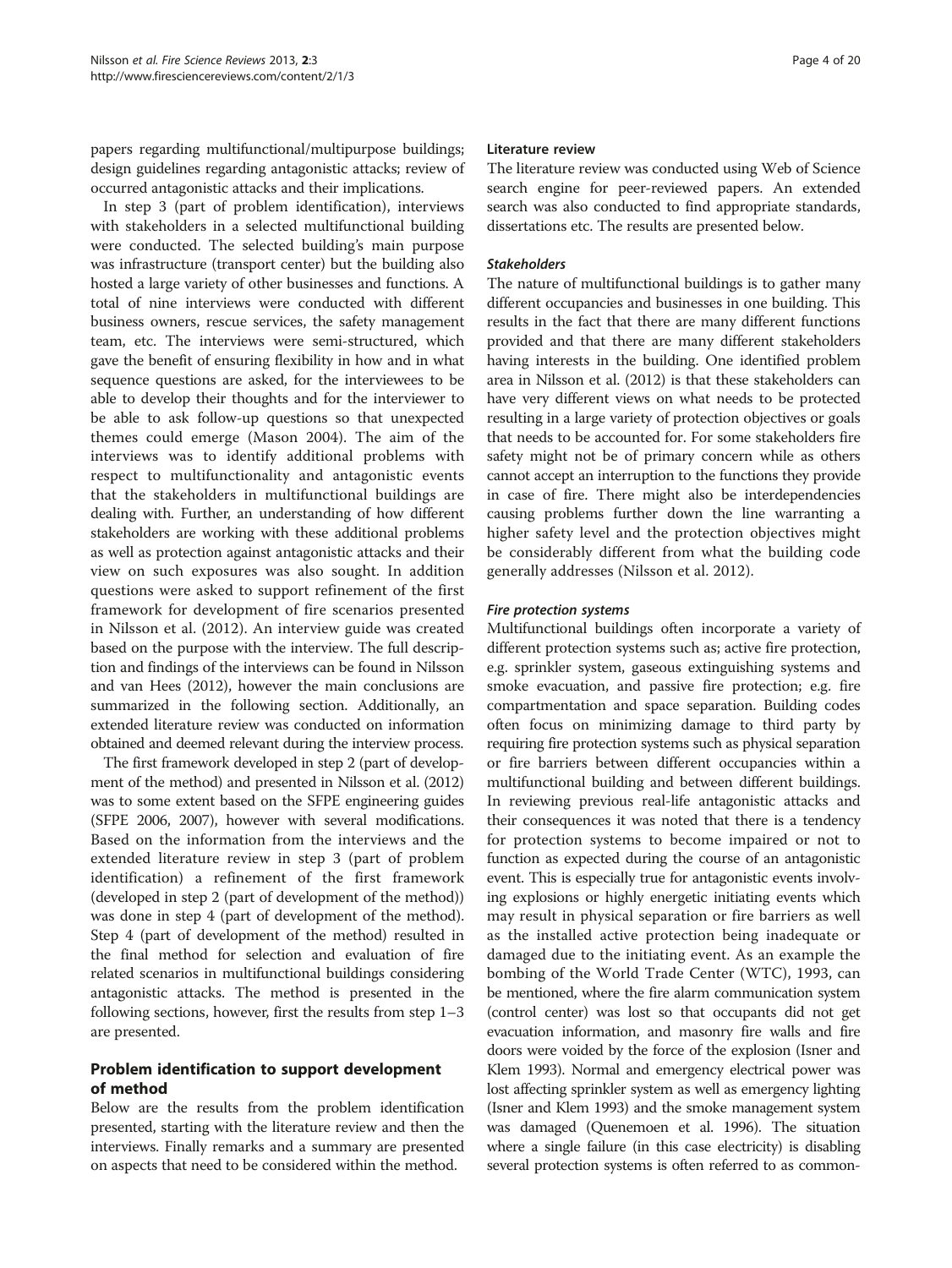cause failure (CCF) and will be discussed further in the following sections. Other examples, where protection systems have been lost are; the arson fire in Gothenburg where the fire started in an evacuation route impairing its function (Eksborg et al. [2001](#page-18-0)) and the attack on WTC, 2001, where the structural fire protection was damaged by the plane crash (Gutierrez et al. [2005](#page-18-0)). Other issues with antagonistic attacks may be that fire protection is bypassed, there is the potential for multiple fires to be ignited which the protection cannot handle or the severity of the fire is too challenging for the protection (Richards [2008\)](#page-19-0). Thompson and Bank [\(2007](#page-19-0)) also points out the importance of attacks on fire suppression systems and attacks against evacuation routes. Since a successful outcome of a fire often is dependent upon the effectiveness of the protection systems, special consideration is needed when considering antagonistic attacks. The potential for domino effects where the initiating event escalates, e.g. an explosion followed by a fire where the protection system is affected during the event, is pointed out in Nilsson et al. ([2012](#page-18-0)) and needs to be incorporated in the analysis. Not only do these examples indicate the importance of the protection systems but also supporting systems such as electricity, i.e. damaging support systems could impair the protection system. This is analogous to important functions as well in case they are dependent upon support systems.

In addition it may also be the case that the protection system is not effective in achieving the protection objective, e.g. if an electrical room is of critical importance and the room is protected by sprinklers. In this case soot, heat etc. may cause too much damage to some of the electrical components before the system activates, even though the fire is controlled and does not spread outside the room (Nilsson et al. [2012](#page-18-0)).

# Fire size and location

If a fire is started as part of an antagonistic attack flammable liquids or explosives may be used and in this case the fire development could potentially be accelerated when compared to that of an accidental cause (Richards [2008](#page-19-0)). This will have an impact on both life safety and other protection objectives. Generally buildings are not designed for arson fires, which is supported by the consequences related to the fire in Gothenburg (Eksborg et al. [2001\)](#page-18-0) as well as the subway fire in Korea (National Emergency Management Agency [2004\)](#page-18-0) with a large number of fatalities. In terms of multifunctionality there may also be sensitive equipment, support systems or rooms of special importance where even a small fire could cause large damage. Such small fires are generally not considered due to their limited effect on life safety, however these fires might be of great importance in terms of continuity of businesses and/or functions (Nilsson et al. [2012\)](#page-18-0).

Both in terms of continuity of functions as well as antagonistic attacks the location of the fire is of great importance, a well-informed attacker might know exactly where to place the attack to achieve the most damage. An accidental fire at an unfortunate location might cause large consequences in terms of interruption to a function. The location of the fire therefore needs to be considered in the light of what is supposed to be protected (Nilsson et al. [2012](#page-18-0)). Unusual locations, i.e. fire locations not normally analyzed, might therefore need to be considered, for example; in sensitive areas or external facades which is a common starting area for arson fires (Klason et al. [2010](#page-18-0)).

# Security and the aggressor

When reviewing design guidelines for protection against terror attacks and antagonist attacks such as Brown and Lowe [\(2003](#page-18-0)), it becomes clear that one of the main protection features against antagonistic attacks are security measures. Security includes surveillance, site perimeter protection, access control etc. and could help in limiting the exposure. If a building has a parking garage, vehicles that could carry potential hazards e.g. large amount of explosives, may have easy access to the building causing increased potential exposure, on the other hand if there is no parking garage the exposure may be limited to what one can carry. Analysis of the security system is therefore necessary.

Brown and Lowe [\(2003\)](#page-18-0) suggest an evaluation of the aggressor and they state that terrorism attacks are likely to be conducted because the aggressors seek e.g. publicity for their cause, monetary gain or political gain through their actions. Richards ([2008\)](#page-19-0) lists the reasons for arson as vandalism, excitement, revenge, crime concealment, profit and extremist beliefs. Brown and Lowe ([2003](#page-18-0)) point out the significance of understanding who the people are that want to cause harm, their means and resources. All this information provides input to be able to determine what the relevant antagonistic scenarios are that could occur.

# Interviews

The conclusions and results from the interviews are given in full in Nilsson and van Hees [\(2012](#page-18-0)) and are, therefore only, summarized below. The interviews focused on questions related to the first framework for the method, i.e. "Assets worth to preserve" (called assets further on), "Protection objectives", "Exposure analysis" and "Fire scenarios", for further information see Nilsson et al. [\(2012](#page-18-0)). When conducting the interviews and visiting the specific building it became clear that to be able to do an analysis of such a complex building, the method needs to be simple enough so that the user is able to identify scenarios to be analyzed during a site visit.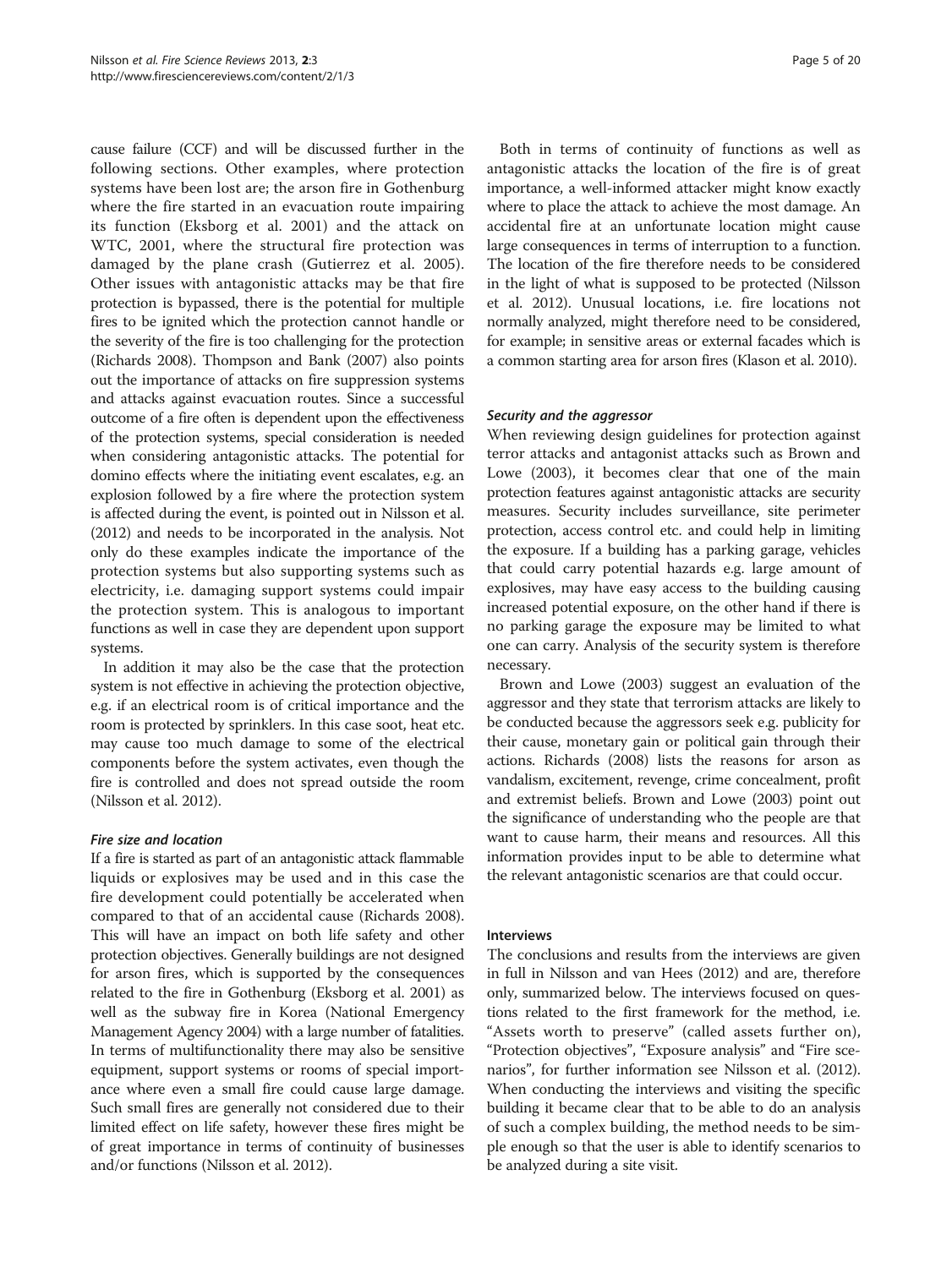# Assets and protection objectives

The interviewees were of the opinion that the highest priority in terms of fire safety should be given to life safety and the second most important to protect was functions deemed societally important, in this case infrastructural functions within the building. Within the building of concern there were many other functions, but the main focus of the interviewees was aimed towards the core functions of the building, in this case infrastructure functions (transport center). Therefore the determination of building core functions needs to be part of the method, which is also pointed out by Brown and Lowe ([2003](#page-18-0)). In order to facilitate continuity of such functions a variety of support systems are needed, examples given were electricity, control rooms, telecommunications, physical infrastructure etc. An example was given where a fire damaged a cable used for telecommunications, and caused interruption to municipality functions. Another area that the interviewees focused on was areas or functions needed to be able to handle an ongoing incident, such as dispatch centrals etc.

During the interviews it became clear that stakeholders who took part in the interviews did not have a clear opinion about protection objectives. The protection objectives were of the form "no one is supposed to get hurt", "we do not allow any interruption to our services" etc. Additionally, during the interviews the stakeholders raised questions showing that they started to consider these issues more seriously and realized that protection objectives need to be firm and measureable. Further, they had a sense for possible make-up in case there was to be loss of a function but the procedures and potential for make-up was not formalized.

# Exposures

The interviewees associated areas with high occupant density to be weak points of the building, they also considered areas where there are large amounts of combustible or flammable materials together with areas where vehicles have access and where the fire intensity can be large to be of importance. Another exposure that was brought up by the interviewees was areas in which people (i.e. the general population) have easy access and can prepare an antagonistic attack without anyone noticing, i.e. where the security was considered to be poor.

### Management and multi-tenant issues

Most interviewees stated that their main protective measures against fire and antagonistic attacks are the emergency management plans and action plans put in place in case of an accident. These plans do not generally consider how to address the fire itself but rather how to evacuate the premises or how to act upon seeing a suspicious bag that may contain explosives or how to coordinate efforts with the fire rescue service. Not all the interviewees had their

own plans and none of the interviewees were aware of what plans their neighbor had, i.e. there is no holistic view from the building management. Management and action plans will of course have an effect on the scenario and the method needs to be flexible enough to account for that.

A problem that some interviewees raised was that the tenants within the building had a very different view on what level of fire safety should be achieved and none of the tenants had made an assessment on how other businesses within the building may be exposing their own business.

#### Fire protection systems

During the interviews there were indications that the landlord was not fully aware of how the fire protection systems within the building was supposed to work, e.g. whether there was a programmed delay from detection to sounding the evacuation alarm. There were also indications that the sprinkler system was not maintained properly. Further the tenants were not aware of the limitations of the protection systems, in terms of storage heights etc., which may result in storage configurations or occupancies exceeding the design limits of the suppression systems. This again reinforces the need to analyze a scenario in which active fire protection systems fail. Further, in one fire case, the fire compartmentation did not fulfill its task and extensive smoke spread occurred, hence the method not only should consider active fire protection systems, but, needs to evaluate deficiencies in, and the reliability of, passive protection systems as well.

### Rescue service

During the interviews with the rescue service they stated that there is often too high an expectation on what the rescue service can achieve. As examples of such expectations were given the ability to control and handle technical systems as well as the belief that the rescue service can fight a fire with higher heat release rate than they actually are able to. Another issue that they raised was that their access routes often collide with evacuation routes, making it harder for them to undertake a rescue operation.

### Antagonism

When the interviewees were asked what kind of antagonistic threats they could imagine happening, the general opinion was that this is highly dependent upon what the aggressor wants to achieve and the aggressor's imagination, indicating the need for aggressor evaluation. One interesting antagonistic exposure that was raised was the fact that there was an action plan in place stating that if a vehicle receives a bomb threat, and there are limited means to evacuate the vehicle at its current location, the vehicle should be brought into the multifunctional building for evacuation. This action plan results in the fact that the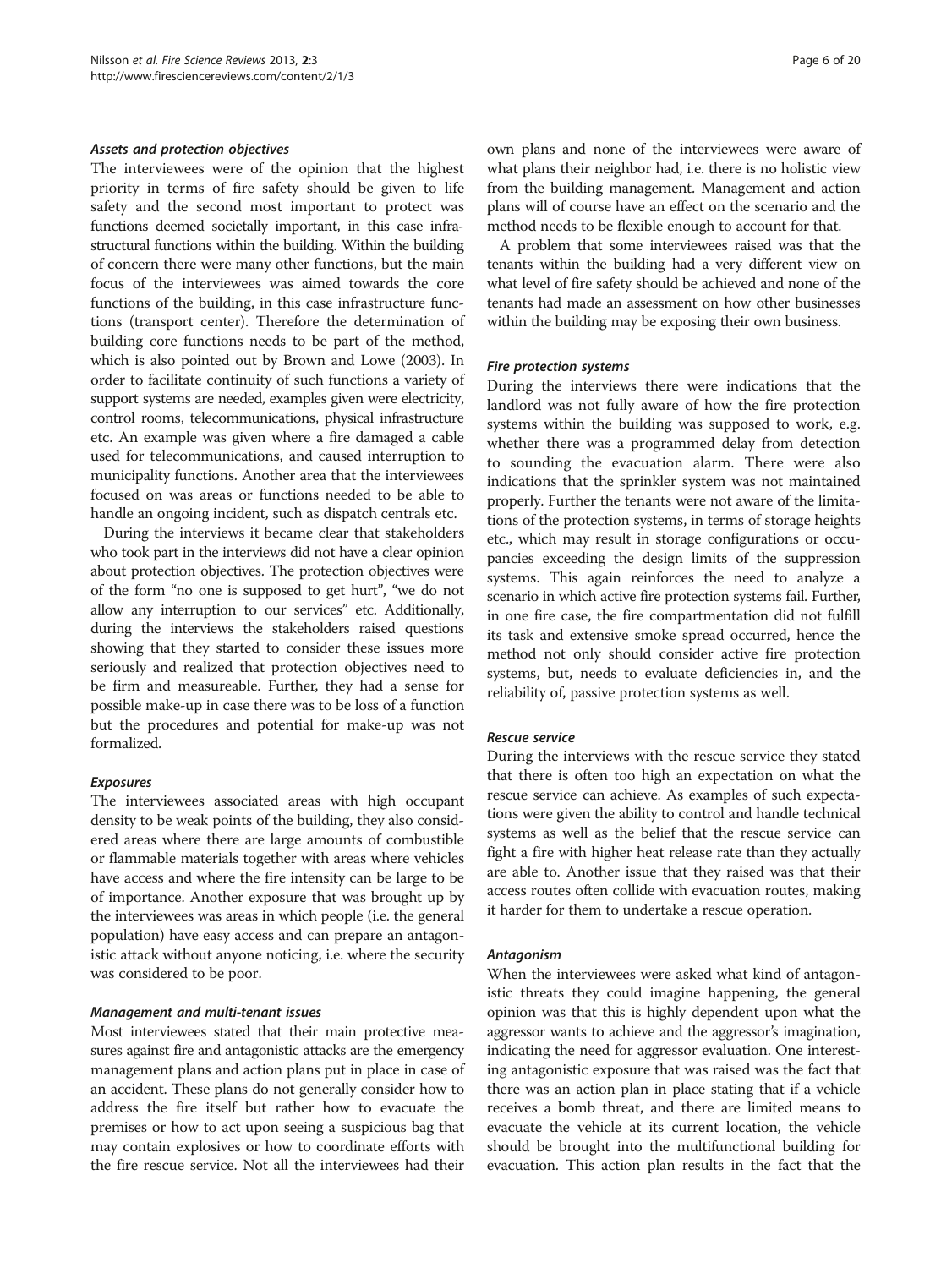exposure, i.e. the potential bomb, is actually brought into the building.

# Discussion and summary of the problem identification

In the following section, remarks and thoughts are discussed on some areas identified in the literature review and during the interviews. The issues raised during the interviews are dependent upon the interviewees and the choice of building. The results from the interviews, however, have been generalized to be applicable to multifunctional buildings in general. The interviews in combination with the literature review helped to make sure that important issues are identified and that the risk of excluding important issues is minimized. In the next section a summary of identified problems is given.

# Discussion regarding the problem identification

The large number of stakeholders within a multifunctional building present challenges as discussed above, e.g. many different protection objectives and goals for the fire safety, the stakeholders do not "know" each other etc. Even though not explicitly identified within the literature review or interviews it is probable that the stakeholders will have different financial prerequisites influencing their goals with regards to fire safety and their ability to achieve those goals. Further, different stakeholders will also have different exposures from antagonistic threats; some will be more exposed than others. Even though an antagonistic exposure may not exist against an important function there might still be risk of exposure due to the fact that a neighbor could potentially be exposed. The number of stakeholders presents challenges as identified above and the method needs to be able to handle these challenges and work despite these difficulties.

The number of fire protection systems within a multifunctional building can be large due to the required flexibility of the building, e.g. large open spaces, varying occupancies, etc. If these systems are integrated with each other, say dependent upon electricity or smoke detector activation there is a risk of common-cause failure (CCF), i.e. a single fault disabling several protection systems (Lundin [2005](#page-18-0)). This is an aspect that needs to be covered in the method. However, there may be systems that are considered not to be integrated with each other, e.g. if redundancy is provided for electricity by emergency power to minimize the probability of CCF. Emergency electrical power had been provided in the WTC to minimize the risk of a CCF, however the initiating event impaired both the normal and emergency power systems (Isner and Klem [1993](#page-18-0)). This illustrates that there is still a probability for CCF's since there is dependency upon electricity even though redundancy was provided to minimize the probability of a CCF. This illustrates the potential for increased probability of a CCF when the initiating event is more

severe and widespread, in the described case for instance, a bomb. This implies that systems considered not to be integrated may need to be considered as integrated depending on the scenario.

The need for evaluation of an aggressor when considering antagonistic attacks was pointed out both in the literature review and during the interviews. Such an evaluation should be conducted as part of the analysis, however it is clear that a continuous evaluation and external environment monitoring will be necessary during the life time of the building due to changing circumstances.

The development process during the interviews, e.g. stakeholders realizing that protection objectives need to be firm and measurable, indicates the need for the stakeholders to be part of an evaluation process. Just by performing an evaluation, the fire safety level will increase due to raised awareness. The large number of stakeholders in a multifunctional building means that it is important to determine which stakeholders should be present in order to make the evaluation process effective.

The interviewees divided the weak points into two main categories, areas with high occupant density and areas with high fire severity or high probability of fire ocurring. In the first framework these can be divided into two separate issues, a large amount of people is an asset while as fire severity or risk of fire is an exposure. The exposure needs to be considered in the light of the asset, there is no point in analyzing a fire if it is not exposing the asset. Therefore the initial assumption, in the first framework, that the analysis should have its starting point in the asset is still valid. Further the issue with neighbors becoming exposure risks needs to be covered in the exposure analysis and the method needs to make sure that this is considered, as the interviews indicated that this is not the case today.

In general the interviewees deemed electrical appliances rooms, telecommunication rooms, computer rooms etc. important for continuity of functions. These areas are very sensitive to fire damage, especially smoke and there is a need to investigate efficient protection options for these areas. This might include clean agent extinguishing systems (FM Global [2010\)](#page-18-0), hypoxic air-venting systems (BSI [2011](#page-18-0), VdS [2007](#page-19-0), Nilsson and van Hees [2013\)](#page-18-0) and the like.

The uncertainties in what the rescue service can achieve in the case of an accident indicates that the efforts made by the fire rescue service should not be taken into account when evaluating or designing a multifunctional building, at least not in Sweden with the resources the fire rescue service has there. However the fire rescue service may be able to help with management, communication, coordination etc. during an incident. This however requires planning and that the fire rescue service is included in the emergency management plans for the facility.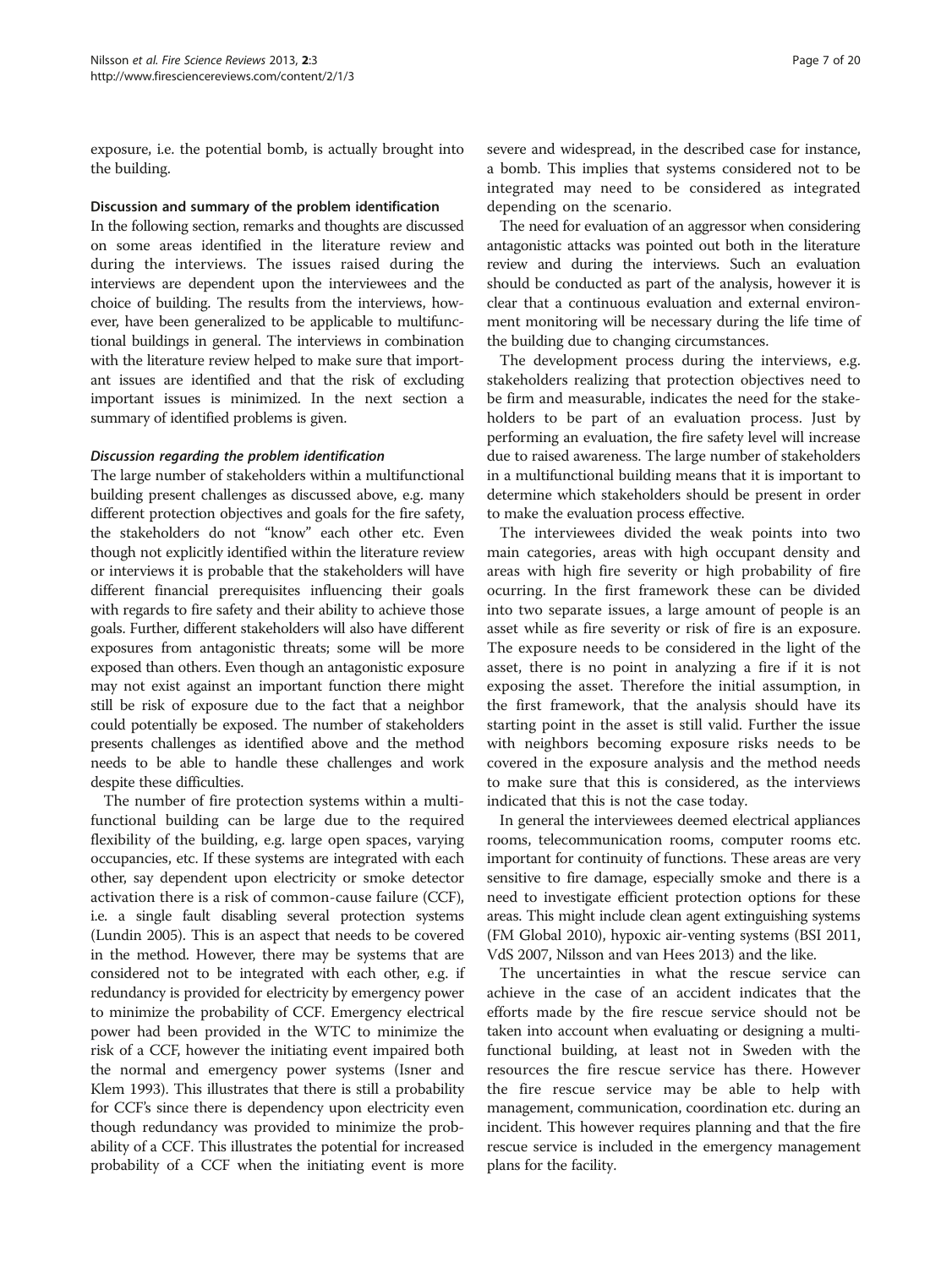# <span id="page-7-0"></span>Summary of specific problems the method needs to consider

In Table 1 below the identified problems that need to be accounted for in the method are summarized. It should be noted that these problems are in addition to or of greater importance than when evaluating or designing a building not considering antagonistic attacks or multifunctionality such as when using general strategies as described in guidelines from SFPE [\(2006, 2007](#page-19-0)).

# Method for selection and evaluation of fire related scenarios

The overall method for selection and evaluation of fire related scenarios is shown in Figure [2.](#page-8-0) Due to the fact that the main purpose of the method is to evaluate existing buildings and that there is often limited time available to get access to the building, stakeholders etc. the method needs to be fairly easy and straightforward. In practice, during a site visit, there is a need to be able to identify how a scenario may develop, i.e. qualitatively describe the scenario, and later in the process quantify that scenario. Given the possible amount of scenarios

and the many different ways these can develop it would not be feasible to identify all possible scenario developments during a site visit. Therefore it was chosen to base the method upon scenario analysis choosing a worst-credible case for every scenario to be analyzed. A scenario chosen this way will also cover a range of other possible scenario developments due to the fact that such a scenario is more challenging than the majority of other possible scenarios.

With scenario analysis uncertainties are handled by choosing 'the worst possible conditions that could reasonably be expected' (Paté-Cornell [1996](#page-18-0)), i.e. choosing conservative values, which is what Paté-Cornell ([1996](#page-18-0)) refers to as Level 2 when treating uncertainties. Level 2 implies that uncertainties for different parameters, such as heat release rate etc., are handled by choosing values that are judged to be on the conservative side, i.e. based on the current knowledge more severe values are thought to be unlikely. The benefit with using scenario analysis is that it is a simple approach and it is transparent, it is known what the scenarios are that have been designed and accounted for. The method outlined in this paper is therefore primarily based upon scenario analysis

# Table 1 Problems to consider in the method

| Aspect that needs to be considered/addressed in the method                                                                                                   | $M = Multifunctional$ |
|--------------------------------------------------------------------------------------------------------------------------------------------------------------|-----------------------|
|                                                                                                                                                              | $A = Antagonistic$    |
| Flexibility so that a large variety of protection objectives can be addressed                                                                                | M                     |
| Large number of stakeholders                                                                                                                                 | M                     |
| Stakeholders with a high exposure to antagonistic attacks (exposing less exposed stakeholders)                                                               | Α                     |
| The initiating event might impair both passive and active fire safety features                                                                               | A                     |
| Common-cause failure due to large number of protection systems and increased probability for<br>common-cause failure due to larger initiating event.         | A/M                   |
| A lot of different functions provided, however not all are of main concern and the most important ones<br>need to be determined                              | M                     |
| The fire severity, fire development or growth rate might be higher than what is usually designed for<br>(including what protection systems are designed for) | A/M                   |
| Support systems that are important for functions and fire safety features                                                                                    | A/M                   |
| Domino effects (e.g. fire following explosion)                                                                                                               | A                     |
| Location of fire (critical locations, e.g. sensitive areas, smaller fires where fire protection do not achieve<br>the protection objective)                  | A/M                   |
| Security features (surveillance, access control, easy access areas etc.)                                                                                     | A                     |
| How to determine relevant antagonistic attacks (both large scale and small as arson)                                                                         | A                     |
| First priority should be life safety then the core function of the building                                                                                  | A/M                   |
| Core functions of the building and relevant stakeholders need to be determined                                                                               | A/M                   |
| Areas or functions needed to handle an ongoing event need to be analyzed                                                                                     | A/M                   |
| Guidance on firm and measurable protection objectives                                                                                                        | M                     |
| Flexibility to take into account emergency management plans and action plans                                                                                 | M                     |
| Higher tendency for failure of protection system due to maintenance issues                                                                                   | M                     |
| Passive protection might be inadequate due to maintenance problems                                                                                           | M                     |
| External exposures such as a bomb threated vehicle brought into the building for evacuation                                                                  | Α                     |
| Method needs to be simple enough to identify and determine scenarios to be analyzed during a site visit                                                      |                       |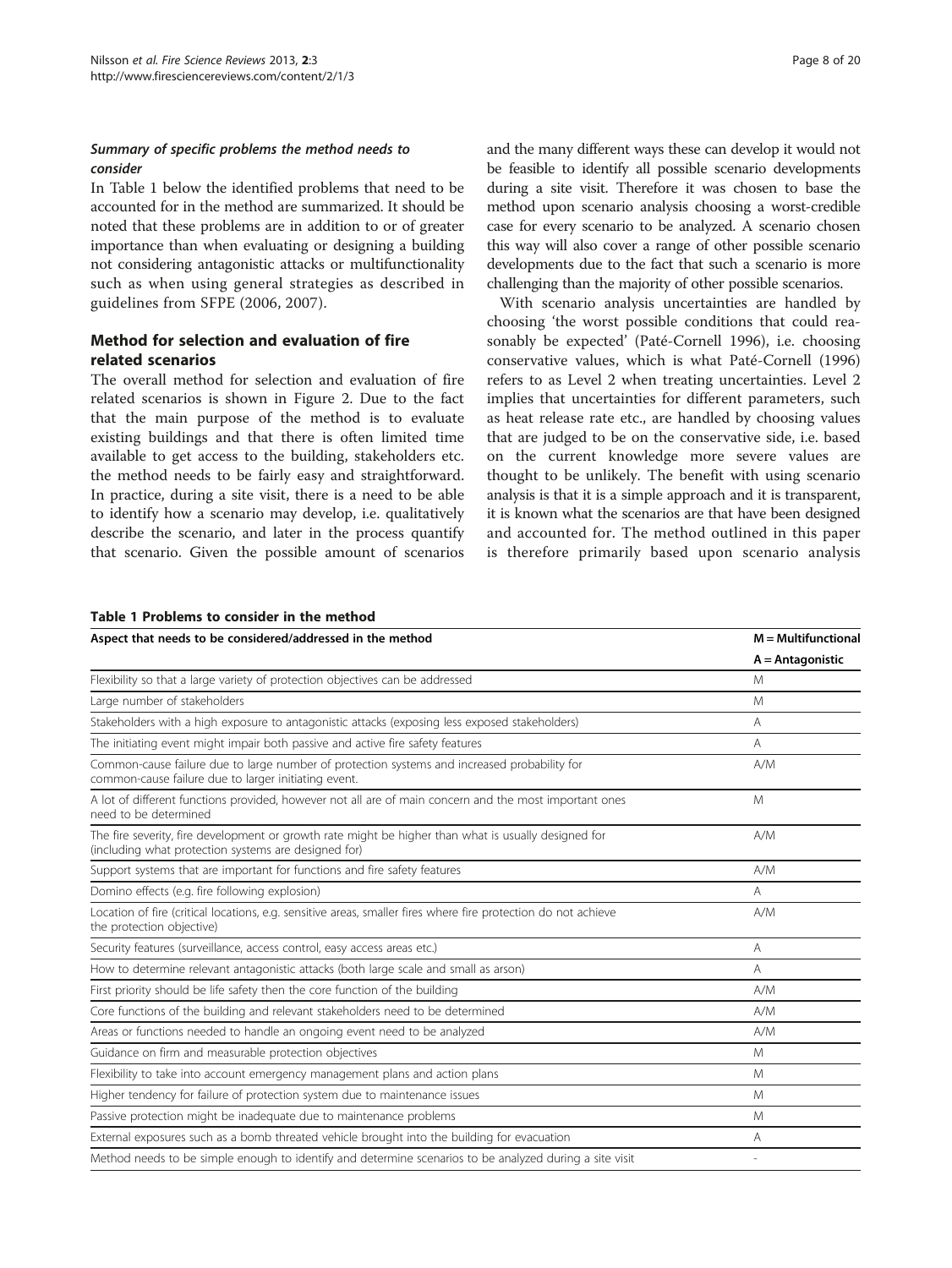<span id="page-8-0"></span>

(treatment of uncertainties on Level 2 according to Paté-Cornell ([1996\)](#page-18-0)) and the first analyses in the method are conducted with scenario analysis.

One disadvantage with treating uncertainties by choosing conservative values is the matter of not knowing how conservative the chosen values are, i.e. the uncertainties are not quantified and the risk is unknown (Paté-Cornell [1996\)](#page-18-0). Therefore treating uncertainties this way presents shortcomings in the risk management phase when the risks cannot be reduced enough at low costs and when under budget restraints (Paté-Cornell [1996\)](#page-18-0). Since the risk is not quantified there is no way to determine cost effective mitigating measures or to prioritize what scenarios to address. Due to these reasons there is a possibility that the first scenario analyses, i.e. the level 2 analyses, do not give satisfactory results, i.e. it cannot be concluded that the situation is acceptable. If this is the case the method will recommend that a Quantitative Risk Assessment (QRA) be performed. QRA corresponds to what Paté-Cornell ([1996](#page-18-0)) classifies as Level 4 regarding

the treating of uncertainties. The reasoning behind this approach is that it is ineffective, unpractical and time consuming to perform a full QRA if it is not warranted and sufficient information can be obtained using simpler methods.

# Determine prerequisites

The first step in the evaluation process is to determine the prerequisites for the evaluation. In order to determine what is supposed to be analyzed, it is important to determine the core functions of the building so that the efforts and resources are allocated for evaluating the fire safety according to the level of importance of these functions. If for example the core functions of the building are infrastructure and municipality functions and there are large number of visitors, the efforts should be directed towards maintaining those functions and ensuring life safety in case of fire. Less important functions in the building such as smaller shops, restaurants etc. should not be given the same attention since it does not fall within the core functions of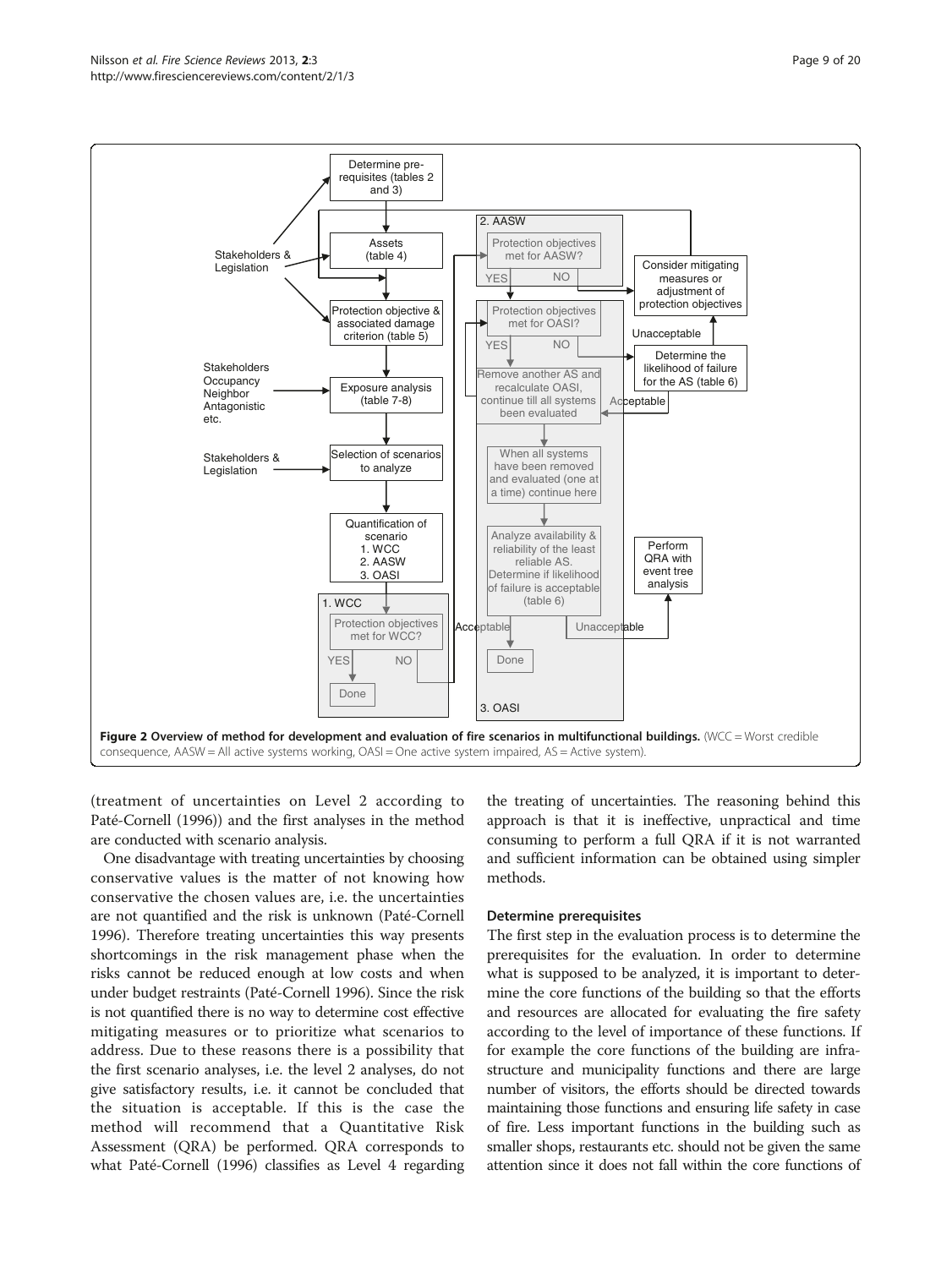the building. However these businesses need to be considered as potential exposures to the core functions. Once the core functions have been determined, relevant stakeholders associated with these functions can also be determined. There may also be other indirect stakeholders that have a vested interest in the building's safety, such as authorities, that need to take part in the evaluation. Tables 2 and 3 can be used for guidance on finding core functions and relevant stakeholders. The stakeholders are of great importance for the further evaluation since they need to provide a lot of information on how the functions of the building are provided. The possible stakeholders are mainly obtained from Brown and Lowe [\(2003\)](#page-18-0) and SFPE [\(2006](#page-19-0)) but have been divided into primary and indirect stakeholders. The indirect stakeholders might have information giving value to the analysis, e.g. the police with regards to recent antagonistic threats in the area or the fire brigade giving input on how they may intervene in case of fire.

When determining the prerequisites for the evaluation, building and occupant characteristics must also be determined (Nilsson et al. [2012](#page-18-0)). The characteristics of the occupants within the building as well as the buildings functional, geometric and operational characteristics will be the basis for developing the fire related scenarios. Examples of these factors include, but are not limited to, spatial connection and/or separation between fire compartments, the flow of people at the time of building use, the evacuation routes, issues with regards to the variety of business types and hours, the management form and responsibilities among different tenants, emergency action plan and evacuation guidance depending on tenants and floors, mutual communication between each tenant and the emergency operation center etc. Other issues that may affect the evaluation include, but are not limited to, property location, utilities, applicable regulations etc.

# Assets

The next step in the method for developing fire scenarios is to determine the assets that need to be protected. An asset is a resource requiring protection (Brown and Lowe [2003](#page-18-0)) and can be humans, functions, property etc. In order to be

| <b>Core functions</b> | Present? |
|-----------------------|----------|
| Infrastructure        |          |
| Societal functions    |          |
| Production            |          |
| Health care           |          |
| Education             |          |
| Financial             |          |
| Office                |          |
| Other                 |          |

|  |  | <b>Table 3 Examples of stakeholders</b> |
|--|--|-----------------------------------------|
|--|--|-----------------------------------------|

| stakenoiders           |                               |
|------------------------|-------------------------------|
| Primary                | <b>Indirect</b>               |
| Building owners        | National Intelligence Service |
| <b>Business owners</b> | Municipality                  |
| Tenants                | Regulators                    |
| Facility Staff         | Police                        |
| Occupants              | Insurer                       |
| Designers              | Fire Brigade                  |
| Risk Managers          | Neighbors                     |
| Other                  | Other                         |
|                        |                               |

able to determine the relevant assets, input is needed from the stakeholders (determined in the previous step). During the interviews it was found that the discussion itself is a useful way of determining assets and such a discussion could be a helpful tool in an evaluation process. The relevant assets need to be determined based upon the core functions of the building so that the evaluation is focused based on the level of importance. For the purpose of this method assets have been divided into four main categories: life safety; property; environmental and functions, based upon the work in Nilsson et al. [\(2012](#page-18-0)). To provide guidance in finding relevant assets, Table [4](#page-10-0) may be used.

The assets life safety, property and environment are generally fairly straightforward as opposed to what the functions might be. Providing a main function, such as train transport, might be highly dependent upon other functions supporting the main function, e.g. electricity, tracks, telecommunications etc. These supporting functions or 'support systems, need to be determined. Brown and ' Lowe [\(2003\)](#page-18-0) suggest a two-step method, the first step is to define and understand the main function of interest and then identify the building infrastructure. This way, vulnerabilities are identified and focus is put on what a building does, how this is achieved and how various threats may affect the building (Brown and Lowe [2003](#page-18-0)). By using this approach focus is given to the support systems that were deemed important during the interviews. Using the asset evaluation form in Table [5](#page-11-0) guidance is given to find different support systems. Further, to address the importance of functions that is needed to handle an ongoing incident, these functions have been listed in Table [4](#page-10-0). Such functions may be control rooms, communication centrals or actual protection systems. Due to the determined importance and proneness to loss of protection systems in some scenarios a form for evaluating active fire protection systems has been developed, this is found in Table [6](#page-11-0), and the usage of this form is discussed further under the section [Quantification of scenarios](#page-14-0).

As noted in Nilsson et al. ([2012](#page-18-0)) it should also be considered that the loss of property or environmental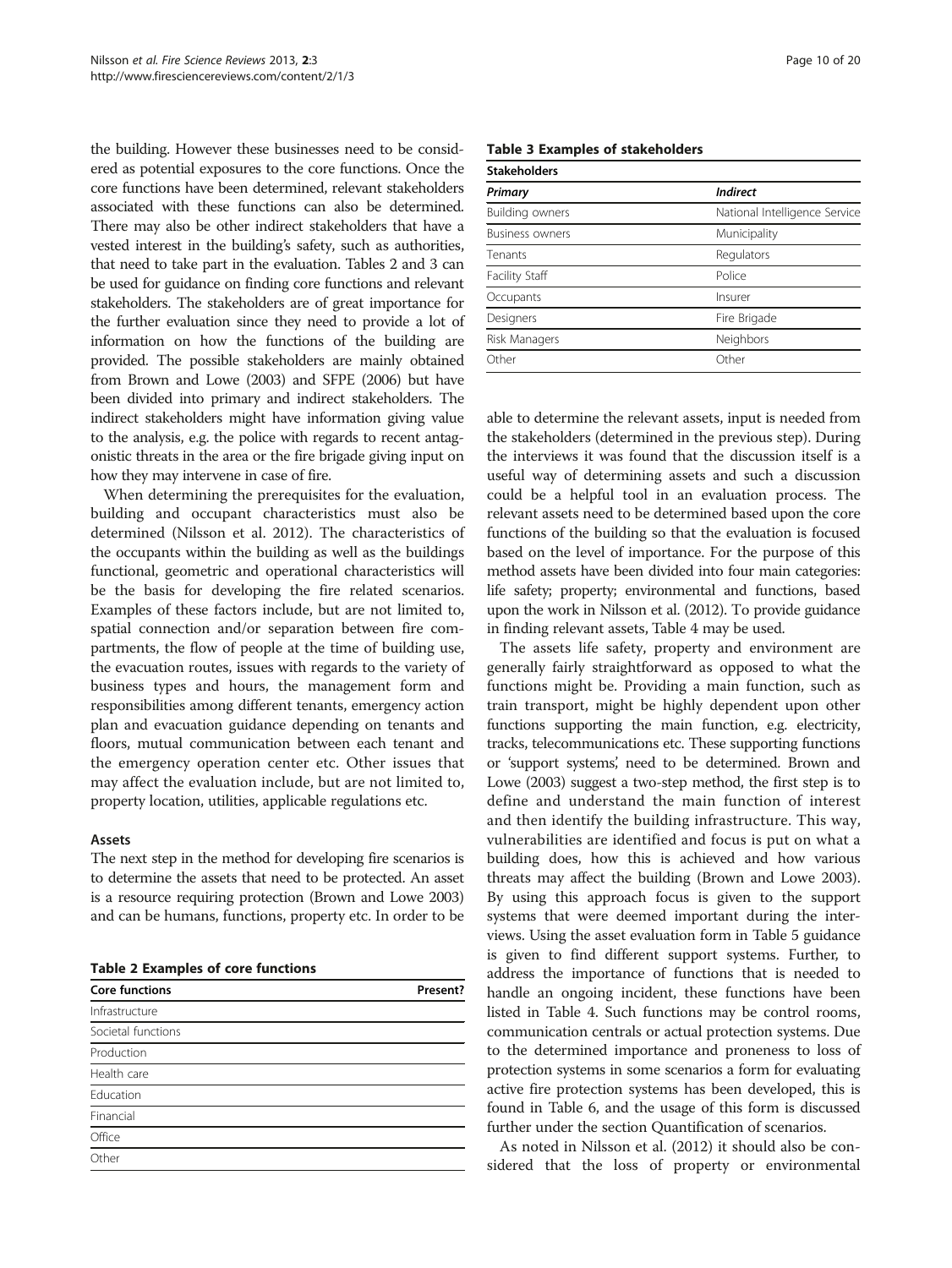#### <span id="page-10-0"></span>Table 4 Examples of assets

| Asset type           | Asset                                          | Present? |
|----------------------|------------------------------------------------|----------|
| <b>Life Safety</b>   |                                                |          |
|                      | Visitors                                       |          |
|                      | Employees                                      |          |
|                      | Rescue Service                                 |          |
|                      | Other                                          |          |
| <b>Property</b>      |                                                |          |
|                      | Building                                       |          |
|                      | Equipment                                      |          |
|                      | Stocks and Supplies                            |          |
|                      | Cultural heritage                              |          |
|                      | Other                                          |          |
| <b>Environmental</b> |                                                |          |
|                      | Ground                                         |          |
|                      | Air                                            |          |
|                      | Water                                          |          |
|                      | Other                                          |          |
| <b>Functions</b>     |                                                |          |
|                      | Functions needed to handle an ongoing accident |          |
|                      | Train transport                                |          |
|                      | Bus transport                                  |          |
|                      | Car transport                                  |          |
|                      | Ferry transport                                |          |
|                      | Air transport                                  |          |
|                      | Municipality function                          |          |
|                      | Office                                         |          |
|                      | Archive                                        |          |
|                      | Payment system                                 |          |
|                      | Data System                                    |          |
|                      | Hotel                                          |          |
|                      | Production                                     |          |
|                      | Health Care                                    |          |
|                      | Education                                      |          |
|                      | Financial system                               |          |
|                      | Other societal important function              |          |
|                      | Other                                          |          |

damages could result in the loss of a core function. Naturally if a building is lost it will be unavailable to provide its functions and authorities may forbid operation if functions needed to ensure environmental control, required by law, have been lost.

## Protection objectives and associated damage criteria

Protection objectives need to be developed for the assets and will vary depending on the asset. Some protection objectives might be governed by legislation, e.g. life safety and environmental. Most building codes have a life safety protection objective stating something like "in case of fire, occupants should be able to leave the building in reasonable safety or the risk to occupants should be acceptably low", for examples refer to NFPA ([2012](#page-18-0)), Swedish National Board of Housing, Building and Planning ([2011a](#page-19-0)) and BSI ([2001\)](#page-18-0). However, this protection objective is quite vague, a more precise protection objective for life safety may be that no people should die in case of fire in the building. However such a protection objective may not be achievable in every scenario and it may be necessary to develop more sophisticated protection objectives such as acceptable number of injured people or fatalities depending on the severity of the scenario. Life safety protection objectives may also, for example, be expressed as acceptable individual and societal risk. In order to be able to assess whether the protection objective is achieved or not, damage criterion associated with the protection objective needs to be developed, i.e. at what measureable impact is the protection objective not met. Most building codes have a set of damage criteria associated with life safety, one example is visibility of not less than 10 m, for example refer to BSI [\(2004](#page-18-0)) and Swedish National Board of Housing, Building and Planning [\(2011b\)](#page-19-0). The International Code Council (ICC) ([2011\)](#page-18-0) has established protection objectives in the form of different acceptable impacts where for example, acceptable structural damage has been qualitatively described, such as "moderate structural damage, which is repairable". Such descriptions of protection objectives and associated damage criteria might be useful and the code is recommended for input and further guidance. However the damage criterion needs to be further quantified in these cases, than is done in the code, and in terms of 'at what impact' the protection objective is not met, e.g. at what pressure or force is the structure damaged. Depending on the scenario, the damage criterion may differ, e.g. in case of an explosion an acceptable level of elevated pressures may be needed.

Property damage objectives might be expressed as acceptable monetary value of loss or as an acceptable damage area and environmental objectives are typically defined in terms of contamination of a medium (Nilsson et al. [2012\)](#page-18-0). Again a damage criterion need to be associated with the protection objective in order to determine at what exposure level from the fire is the protection objective not met.

The protection objectives for functions however, may be more difficult to determine. Loss of functions is often associated with interruption to services, e.g. a business or important societal function. As stated above support systems may be of great importance and important support systems may also need protection objectives and associated damage criteria in order to be able to ascertain the overall protection objective for the determined asset.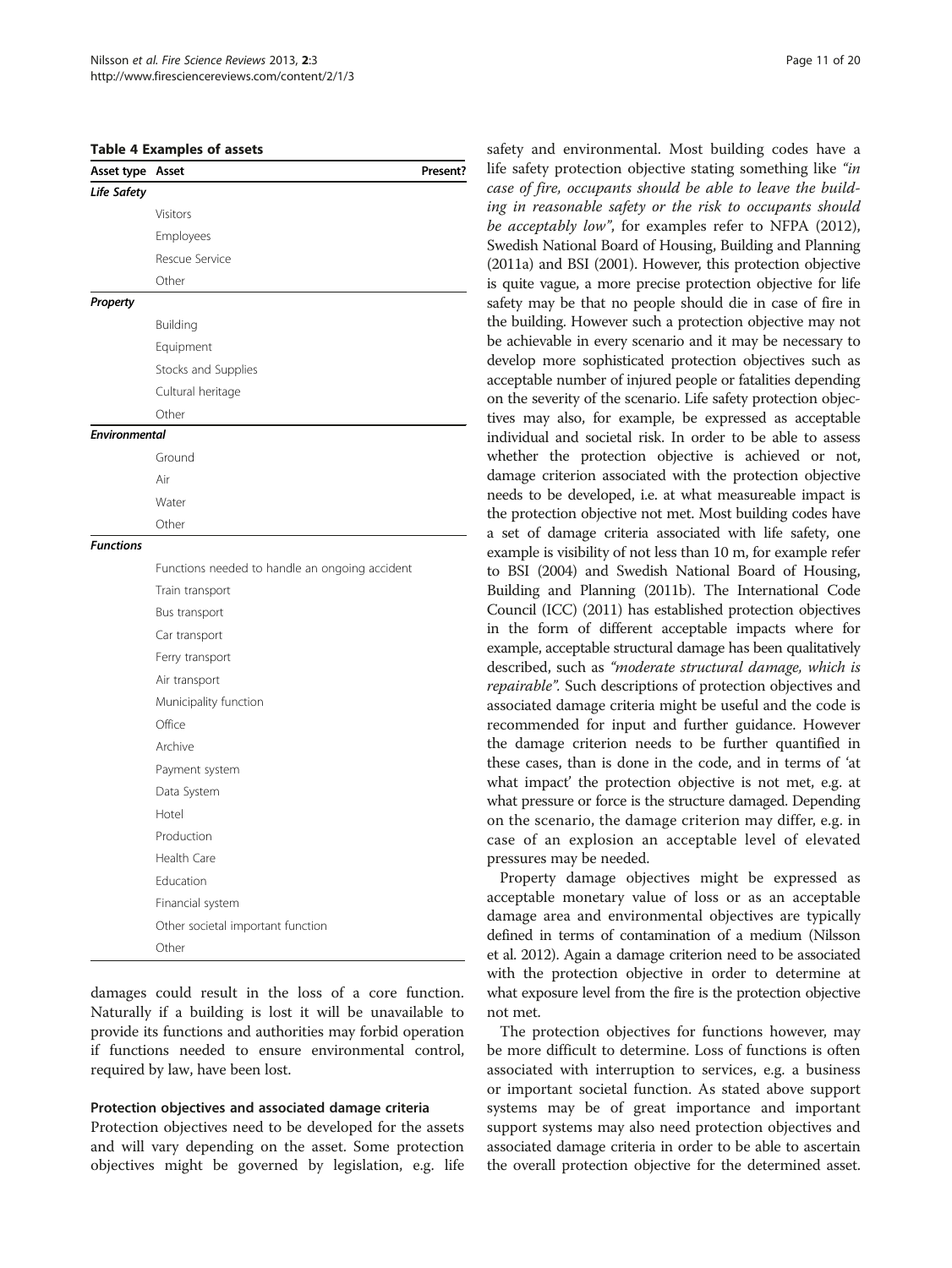| Asset evaluation form          |                                                                                                   | Support systems <sup>a</sup>                              |               |      |         |            |
|--------------------------------|---------------------------------------------------------------------------------------------------|-----------------------------------------------------------|---------------|------|---------|------------|
|                                | Asset                                                                                             | Electricity                                               |               |      |         |            |
|                                |                                                                                                   | Switchgear/transformer                                    | <b>Cables</b> | Heat | Cooling | Tele-comm. |
|                                | Data system                                                                                       | Χ                                                         | Χ             |      |         |            |
| Prot. Obj.                     | RTO 8 h                                                                                           | Max 4 h outage due to 4 h reboot                          | $\cdots$      |      |         |            |
| Damage Criteria                | 200°C on critical cables, smoke in both<br>server rooms                                           | 360°C on linings                                          | $\cdots$      |      |         |            |
| <b>Construction &amp; HVAC</b> | 3 h fire rated, separate vent sys, holes<br>in wall                                               | 2 gypsum on metal studs,<br>ventilation direct to outside | $\cdots$      |      |         |            |
| Occupancy                      | Comp. equip, regular comb.                                                                        | $\cdots$                                                  |               |      |         |            |
| <b>Exposure</b>                | Electrical fault, hot work, targeted attack<br>with flam lig                                      | $\cdots$                                                  |               |      |         |            |
| <b>Protection/ Security</b>    | Clean agent extinguishing sys., steel door,<br>access control, back-up of data off site           | $\cdots$                                                  |               |      |         |            |
| <b>Possible Scenarios</b>      | Fire in comp. equip., fire in req. comb.,<br>flam lig fire in both server rooms<br>(Antagonistic) | $\cdots$                                                  |               |      |         |            |

# <span id="page-11-0"></span>Table 5 Asset evaluation form with examples

<sup>a</sup>Not all possible support systems are listed, just examples, others might include but is not limited to, server room, computer room, control room, water, evacuation alarm, structural frame, ventilation, gas, sewer, personnel, customers etc.

There is a need for a structured method to find appropriate protection objectives and to identify the different support systems that are important. In order to facilitate this process the stakeholders need to be interviewed to gain information, also Table 5 can be used for guidance to help find critical support systems. A structured way of determining protection objectives for functions is again to focus on core functions and it is essential to determine how the facility fits into the "big picture", i.e. how critical the facility is to the organization's operation, after that protection objectives can be established (SFPE [2006](#page-19-0)). One suitable way of establishing the objectives is to conduct a business impact analysis (BIA), often done for IT systems (Bowen et al. [2006](#page-18-0)) and as recommended in NFPA 1600 "Standard on Disaster/Emergency Management and Business Continuity Programs" (NFPA [2013\)](#page-18-0). A BIA identifies a system's critical resources, each resource is then further examined to determine how long functionality of

the resource could be withheld before an unacceptable impact is experienced (Bowen et al. [2006](#page-18-0)). The time identified is maximum allowable outage (MAO) and the balancing point between MAO and the cost for recovery establishes the Recovery Time Objective (RTO). This method can be applied to multifunctional buildings as well by establishing the impact on a function if loss occurs of a component or support system. Recovery strategies together with protection should then result in a downtime less than the RTO. It might also be beneficial to include loss of customers due to prolonged downtime in this analysis. Damage criteria depend on the support systems or resources required to maintain the functions and could include equipment, personnel etc. Business continuity plans and possible make-up at other locations can be incorporated into this analysis. To determine opportunities such as make-up and to establish business continuity plans, standards for business continuity planning and emergency management

| Active protection system        |                                   | Support systems <sup>a</sup> |          |                 |               |                 |
|---------------------------------|-----------------------------------|------------------------------|----------|-----------------|---------------|-----------------|
|                                 | Type                              | Fuel/power                   | Water    | Bells/ speakers | Piping/Valves | <b>Detector</b> |
|                                 | Sprinkler system                  | Χ                            | Х        |                 |               | X               |
| Isolation (from event)          | Separate building                 |                              | $\cdots$ |                 |               |                 |
| <b>Exposure</b>                 | Closing valve as part of scenario |                              | $\cdots$ |                 |               |                 |
| <b>Function (adequacy)</b>      | Designed for the occupancy        |                              | $\cdots$ |                 |               |                 |
| Human action                    | None needed, automatic            | $\cdots$                     |          |                 |               |                 |
| <b>Reliability/ Maintenance</b> | Maintenance according to standard | .                            |          |                 |               |                 |
|                                 | <b>Evacuation alarm</b>           |                              |          |                 |               |                 |
| Isolation (from event)          | .                                 |                              |          |                 |               |                 |

Table 6 Active protection system evaluation with examples

<sup>a</sup>There could be far more support systems than listed here, e.g. control panels, extinguishing agents, cooling, personnel etc.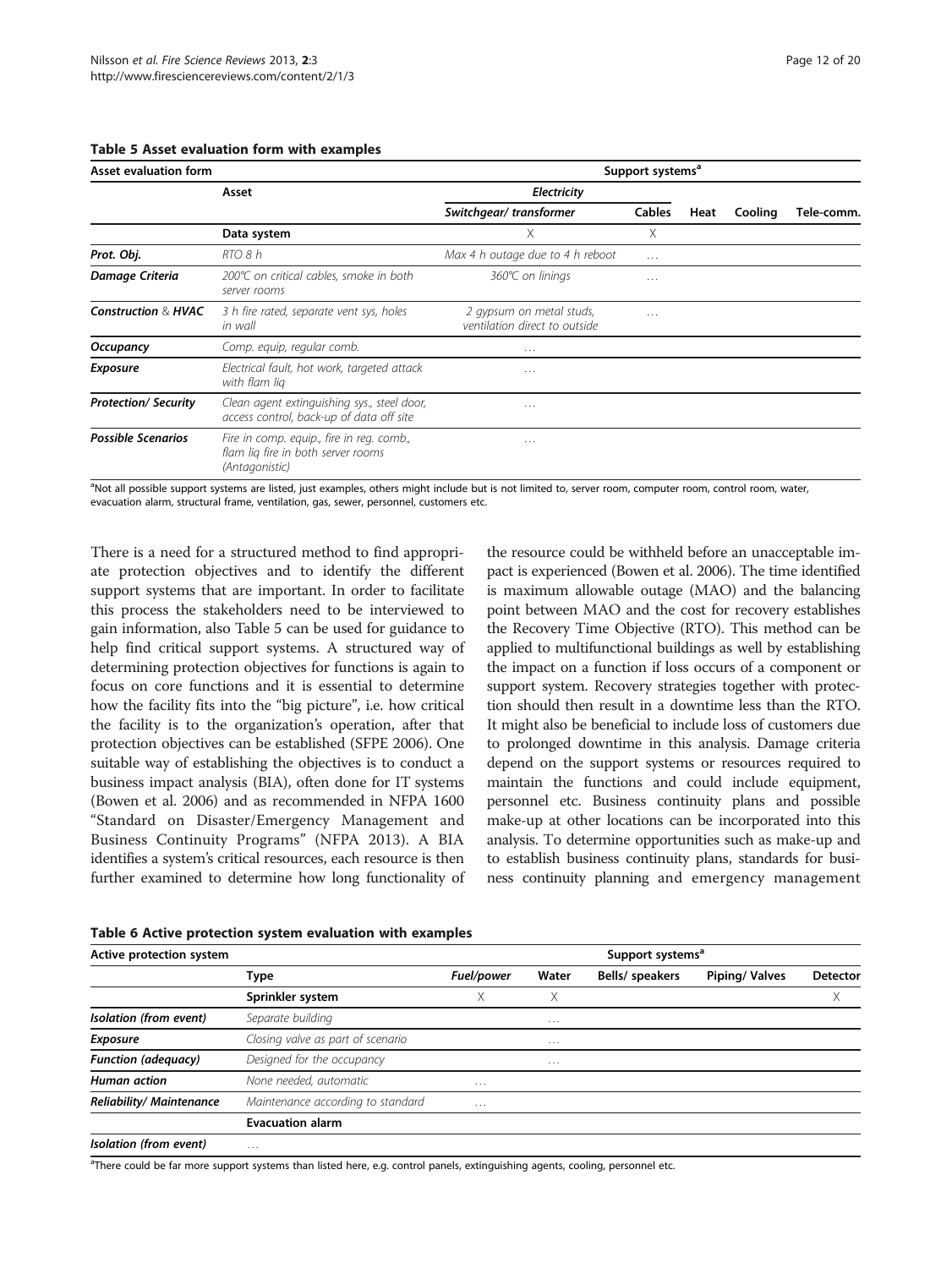such as NFPA 1600 (NFPA [2013\)](#page-18-0) can be utilized. If there is make-up available at other locations this might allow for a longer RTO.

Virtually any protection objective can be chosen for any asset, hence the method fulfills the requirement of being able to address a large variety of protection objectives. Further this step also focuses on support systems and therefore also addresses the issue of identifying critical fire locations. In Table [5](#page-11-0) examples are given of protection objectives as well as associated damage criteria.

# Exposure analysis

The next step in the method is to determine the hazards/ threats that could pose a risk that the protection objectives are not met for the specified assets and associated support systems. This is referred to as an exposure analysis, sometimes called hazard identification. A hazard is a condition or physical situation with a potential to cause harm (SFPE [2006\)](#page-19-0). A physical hazard might be flammable liquids or combustibles, but if a hazard relates to a person or group it will normally be defined in terms of state of knowledge, attitude or belief that is characterized as human action within an event (Nilsson et al. [2012](#page-18-0)). Sometimes the physical hazard might be separated from the asset, e.g. by physical separation, fire compartmentation or by active fire protection systems etc. Therefore it is essential to evaluate how the asset is protected from any hazards. To facilitate this, the asset evaluation form can be used as a checklist, see Table [5](#page-11-0). The checklist contains an evaluation of the construction, i.e. is it fire rated, are penetrations sealed etc. Further it contains an evaluation of the occupancy and the associated hazards that comes as a natural consequence of the occupancy, the protection and security features are also evaluated. Hence, the asset evaluation form addresses the identified issue with for example maintenance of fire separation not being adequate and other potential deficiencies in construction features as well as evaluation of security features mitigating the exposures.

Exposures are divided into two main types based on the work by Nilsson et al. [\(2012](#page-18-0)), accidental/natural exposures and antagonistic exposures. If the exposure is actually endangering the asset, needs to be determined based upon location of the asset in relation to the exposure, hence the construction features and physical separation in the asset evaluation form, Table [5](#page-11-0), need to be considered. Based on the exposures identified according to the sections below possible, scenarios can be added to Table [5.](#page-11-0)

# Accidental/natural exposures

Accidental/natural exposures are exposures causing an accidental fire, i.e. without intention. An example can be a fire in regular combustible material that was ignited by an electrical fault or through hot work operations, in

this case the exposures being the combustible material and the ignition source. Accidental/natural exposures that present an exposure to life safety are generally considered by the building code. For multifunctional buildings however, a larger focus on the functions is needed, which follows from the determined assets and their support systems (Nilsson et al. [2012\)](#page-18-0). It is important not to overlook any exposures that may expose the assets (including their support systems), there may be what could generally be considered a small exposure, say a small fire in an electrical room, that may not generally be analyzed. However this smaller fire might cause the damage criterion for an asset or support system to be exceeded hence the protection objective may be exceeded. It is therefore important to consider the exposure in relation to the damage criterion and the protection objective, if these are reflecting a high proneness to fire damage these small exposures need to be considered as well. For accidental/natural exposures the method for hazard identification in the SFPE engineering guide has been adapted and a more detailed description can be found in that guide (SFPE [2006\)](#page-19-0). Also Table [7](#page-13-0) can be used for guidance in finding exposures. The accidental/natural exposures have also been divided into Internal and External exposures just to raise the awareness that there may be exposures further away from the building itself endangering the protection objectives, one example could be a fire at a neighbor, a gas explosion further away or a train on fire entering the building.

# Antagonistic exposures

As determined by the literature review and the interviews the way an antagonistic attack may develop can vary considerably and the literature gives a broad list of possible attacks. Examples from Brown and Lowe [\(2003](#page-18-0)) and Thompson and Bank [\(2007\)](#page-19-0) include, explosion, arson, fire as a secondary effect to blast, attacks on load-bearing members, bypassing fire protection, attacks against evacuation routes to slow down evacuation etc.

Additionally, with antagonistic attacks the possibility that the attack is targeted against something else needs to be considered, there may be tenants within the building having a more severe antagonistic threat against them than the core functions considered. One example was given during the interviews where the procedure was to transport a bomb-threatened vehicle (say train, ferry, airplane) into the multifunctional building in order to evacuate the vehicle. This due to the fact that provisions in the multifunctional building made evacuation quicker.

The exposure from antagonistic events is a combination of many factors. Brown and Lowe [\(2003](#page-18-0)) suggest an approach where the existence of a threat, the capability of the aggressor, history of attacks and intentions of the aggressor is evaluated in order to give guidance regarding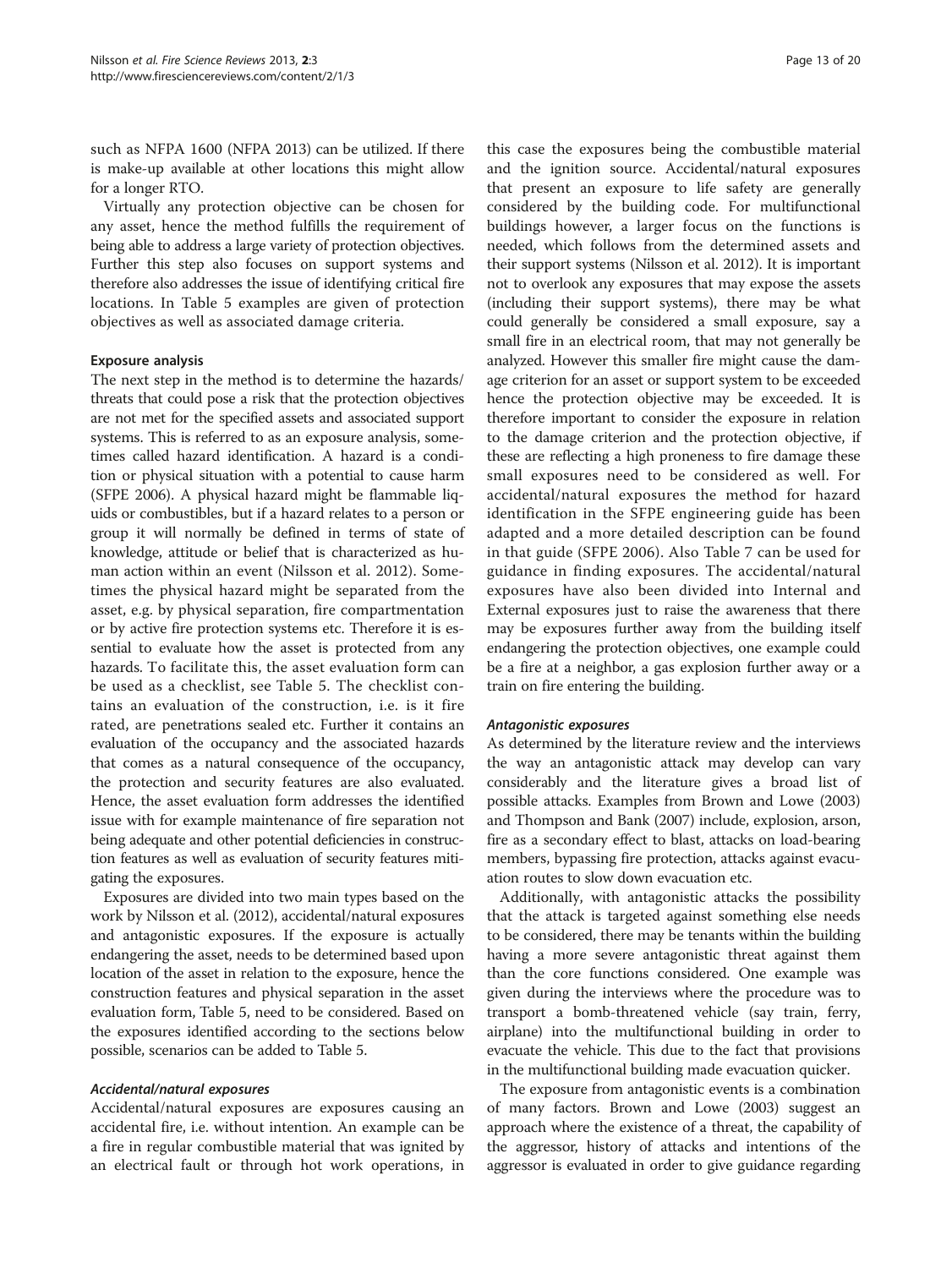<span id="page-13-0"></span>Table 7 Examples of accidental/natural exposures

| Accidental/Natural exposure |                               |                        |  |  |
|-----------------------------|-------------------------------|------------------------|--|--|
| <i>Internal</i>             |                               | External               |  |  |
| <b>Heat sources</b>         | <b>Fuel sources</b>           | Type                   |  |  |
| Smoking                     | Regular combustibles          | Explosion              |  |  |
| Hot Work                    | Flam liquids                  | External fire (facade) |  |  |
| Heating equipment           | Plastics                      | Fire at neighbor       |  |  |
| Cooking appliances          | Room linings                  | Vehicle fire           |  |  |
| Tools                       | Concealed comb spaces         | Other                  |  |  |
| Machinery                   | Proximity to heat source      |                        |  |  |
| <b>Motors</b>               | State of fuel (solid/gas/lig) |                        |  |  |
| Hot surfaces                | Gases                         |                        |  |  |
| Static electricity          | Vehicle                       |                        |  |  |
| Other                       | Other                         |                        |  |  |

the exposure. Nilsson et al. [\(2012\)](#page-18-0) suggested adding threats and security to this as well and the approach given in Nilsson et al. [\(2012\)](#page-18-0) is chosen in this method for evaluating the exposure from antagonistic threats. In order to be able to determine the existence and history of an exposure, input from different stakeholders is needed. Tenants and owners may know if they have experienced attacks before and the police or fire department may have information on vandalism in the area etc. The intentions to conduct an antagonistic attack will give one piece of information on how the attack may be conducted. Adding the factor of security will give guidance on the magnitude of the scenario as well, e.g. if a car cannot enter the building the amount of explosives or accelerants that can be brought into the building may be limited and the exposure less severe. Table 8 presents steps to go through to determine antagonistic exposures. It should be noted that the table is not conclusive and the process is somewhat iterative; sometimes starting with the aggressor and its capabilities, sometimes with possible scenarios and then determine who has that capability.

It needs to be recognized that antagonistic attacks may be more severe and targeted as opposed to accidental/ natural exposures. A well-informed attacker may know exactly where to strike to achieve the intention of the

attack, therefore focus need to be put on the assets when determining exposures. When considering the severity of an attack, explosives, flammable liquids etc. has the potential for a rapid development of a scenario with potential for domino effects such as a fire followed by an explosion. Security features, i.e. how much hazardous material can be transported into the area of interest, give some guidance on severity as do the evaluation of the aggressor's capability. However, there is a clear possibility for extreme events, i.e. events exceeding the design level event (Bukowski [2006\)](#page-18-0), when considering antagonistic attacks. Brown and Lowe ([2003](#page-18-0)), however, state that the more secure a building is and the better designed it is to resist an antagonistic threat, not only will the damage probably be less severe, but the building is also less likely to be picked as a target. The procedure described above and in Table 8 gives guidance on what possible exposures may be present. Whether the building should be designed to resist those exposures or not is up to the relevant stakeholders.

# Selection of scenarios to analyze and qualitative description

Based on the determined assets, the protection objectives and the exposure analysis, fire related scenarios challenging the protection objectives have been identified and listed in the asset evaluation form (Table [5\)](#page-11-0). At this stage the scenarios have not been quantified but are rather described with qualitative characteristics such as initiating event, fire spread to secondary rooms, etc. An example would be "An explosion in the mail room, tearing down the fire wall and damaging sprinkler piping causing extensive fire spread to the adjacent computer room". In the qualitative description of the scenario it is important to list possible domino effects, such as a fire following an explosion or damage to fire walls resulting in larger damaged areas. The possibilities of domino effects need to be recognized at this early stage and later quantified during the quantification of the scenario to determine if such a scenario is possible and if it will develop as first described qualitatively. Further variation in time and room need to be considered, if e.g. life safety is

| Step             | Examples of aspects to consider                                                                                                                                                                                                                                                                                      |
|------------------|----------------------------------------------------------------------------------------------------------------------------------------------------------------------------------------------------------------------------------------------------------------------------------------------------------------------|
| Existence        | Who is hostile to the assets, organization etc. and might they be present at the location?                                                                                                                                                                                                                           |
| Capability       | What methods, material, means etc. do the aggressors have? Is the material available at the building or do they need to bring it?                                                                                                                                                                                    |
| History          | What has the aggressors done in the past? Where have they done it? Is there any history of such events in the area?                                                                                                                                                                                                  |
| <i>Intention</i> | What do the aggressor hope to achieve? (vandalism, political, excitement etc.)                                                                                                                                                                                                                                       |
| <b>Threats</b>   | Explosion (e.g. by stationary vehicle, moving vehicle, mail, supply, thrown, placed, personnel), arson (e.g. via direct contact or<br>remotely via projectile), attacks on electrical supply, fire protection systems (e.g. by-passing, damaged by initiating event, attacks<br>on evacuation routs and stairs) etc. |
| Security         | Surveillance, access limitation, site perimeter, lighting, security personnel etc.                                                                                                                                                                                                                                   |
|                  |                                                                                                                                                                                                                                                                                                                      |

Table 8 Antagonistic exposures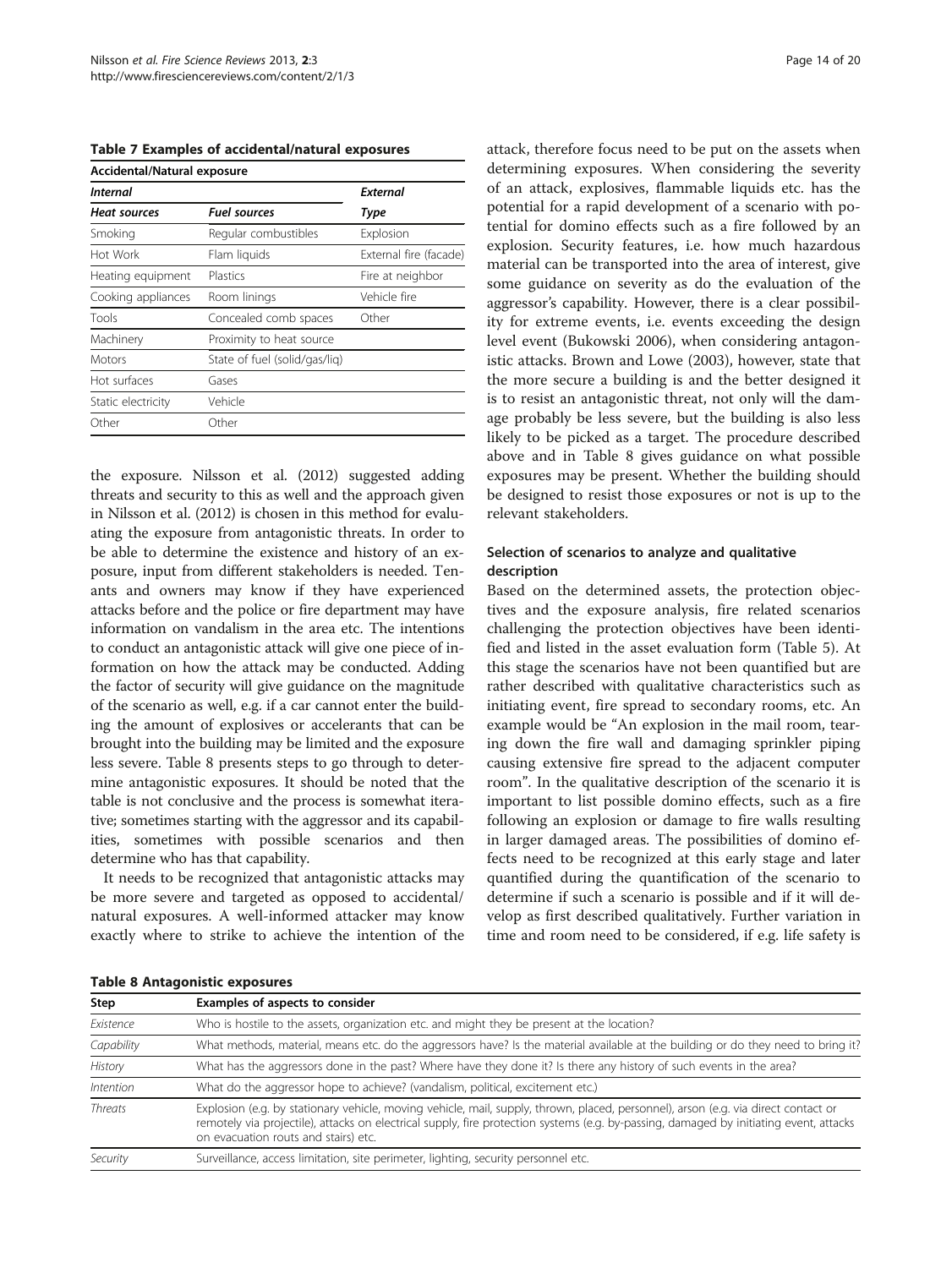<span id="page-14-0"></span>of concern there may be large variations in occupant density depending on time of the day and location within the building. The same may also be true for other protection objectives, e.g. interruption to transportation facilities may have greater consequences during rush hours. From the previous steps the identified number of scenarios are likely to be unmanageable and the scenarios need to be merged into clusters (SFPE [2006](#page-19-0)). From each cluster one or more scenarios are chosen for further quantification in order to represent the other scenarios within the cluster in terms of challenging the stated protection objectives. Another input on the choice of scenarios that should be further analyzed and quantified can be given by listing the scenarios and determine how many assets each scenario threatens. Scenarios that pose a threat to several assets may be more critical to analyze.

# Quantification of scenarios

The scenarios chosen for further analysis, in the previous step, need to be fully quantified, e.g. heat release rate (HRR), soot production etc. need to be specified. The process is described in Figure [3](#page-15-0) below and is based on the method presented in Staffansson ([2010](#page-19-0)) and further details on how to quantify e.g. HRR can be found in this literature. However factors affecting the scenario need to be defined and should at least include building, occupants and fire characteristics (SFPE [2007](#page-19-0)). In large these factors have already been determined while using the asset evaluation form presented in Table [5.](#page-11-0) Occupant characteristics may not have been determined, however if life safety is to be evaluated this needs to be done.

The quantification of fire scenarios, and determination if the protection objectives are met or not, is done in three steps. The three steps are illustrated in Figure [3](#page-15-0) and the complexity of the analysis increases with each step, if it is necessary to continue to the next step. The idea is to do an initial screening on whether a detailed analysis is needed or not and still to some extent include the probability of failure of active fire protection systems as this has been identified as important when considering antagonistic threats. Further, the consequences can be determined for the specific scenario. The three steps are scenario based and treat uncertainties on Level 2 according to Paté-Cornell ([1996\)](#page-18-0), i.e. by choosing conservative values. If the design cannot be deemed to be acceptable after these three steps a QRA is recommended. QRA is outside the scope of this article and therefore not discussed further.

Scenarios incorporating antagonistic events have a potential to be more severe, this has been discussed above, e.g. flammable liquids present the potential of a fast developing fire (Richards [2008](#page-19-0)) and of course an explosion can create a significant damage. As discussed in the [Literature review](#page-3-0) section there is a potential that fire protection systems, both active (sprinkler, self closing doors etc.) and passive (fire barriers, physical separation etc.) are inadequate or damaged if the initiating event is severe, e.g. an explosion. To handle this within the method a question is always asked whether the passive/active fire protection is still operational after the initiating event, see Figure [3.](#page-15-0) These factors need to be included in the evaluation and should have its starting point in the assets as well as the exposure analysis and be qualitatively described in the previous step. In this step the basis of quantifying this scenario need to be developed, e.g. what kind of flammable liquid, amount etc., i.e. input needed in order to calculate the scenario.

# Worst credible consequence (WCC)

The worst credible consequence (WCC) scenario is the first step in evaluating a scenario. It considers the scenario when all active fire protection systems are impaired. Active fire protection systems can be active fire suppression systems such as sprinklers, evacuation alarm, self closing doors activated by smoke detection etc. This scenario has similarities with maximum foreseeable loss or estimated maximum loss within the insurance industry. However, it should be pointed out that different insurance companies have different definitions, some assumes that fire walls are not breeched and others require a special fire wall or physical separation if it should be assumed to limit the fire damage. The benefit of analyzing this scenario is that it provides information to whether active fire protection systems are needed to meet the protection objectives. If the protection objectives are met without any active fire protection system there is no need to conduct any further analysis of the scenario. Further, if protection objectives are met, there is no need to analyze impairment of the fire protection systems due to any reason (as part of antagonistic attack or common failures), hence there is no need to analyze the availability and reliability of the systems.

Depending on the initiating event impairment of passive fire protection may also occur, especially when considering antagonistic attacks, e.g. fire walls may be damaged, structural fire protection may be damaged or evacuation routes may be blocked as recognized in the literature review. This is considered in the second box in Figure [3](#page-15-0).

# All active systems working (AASW)

The next step in the method is to evaluate the scenario with all active fire protection systems operational, i.e. the active systems are available at the time when the initiating event occurs and continue to operate during the fire scenario, if the system is not physically damaged by the initiating event. For a system to be available during the scenario means e.g. that for a sprinkler system the pump is in automatic and all appropriate valves are opened etc. However, the initiating event might still cause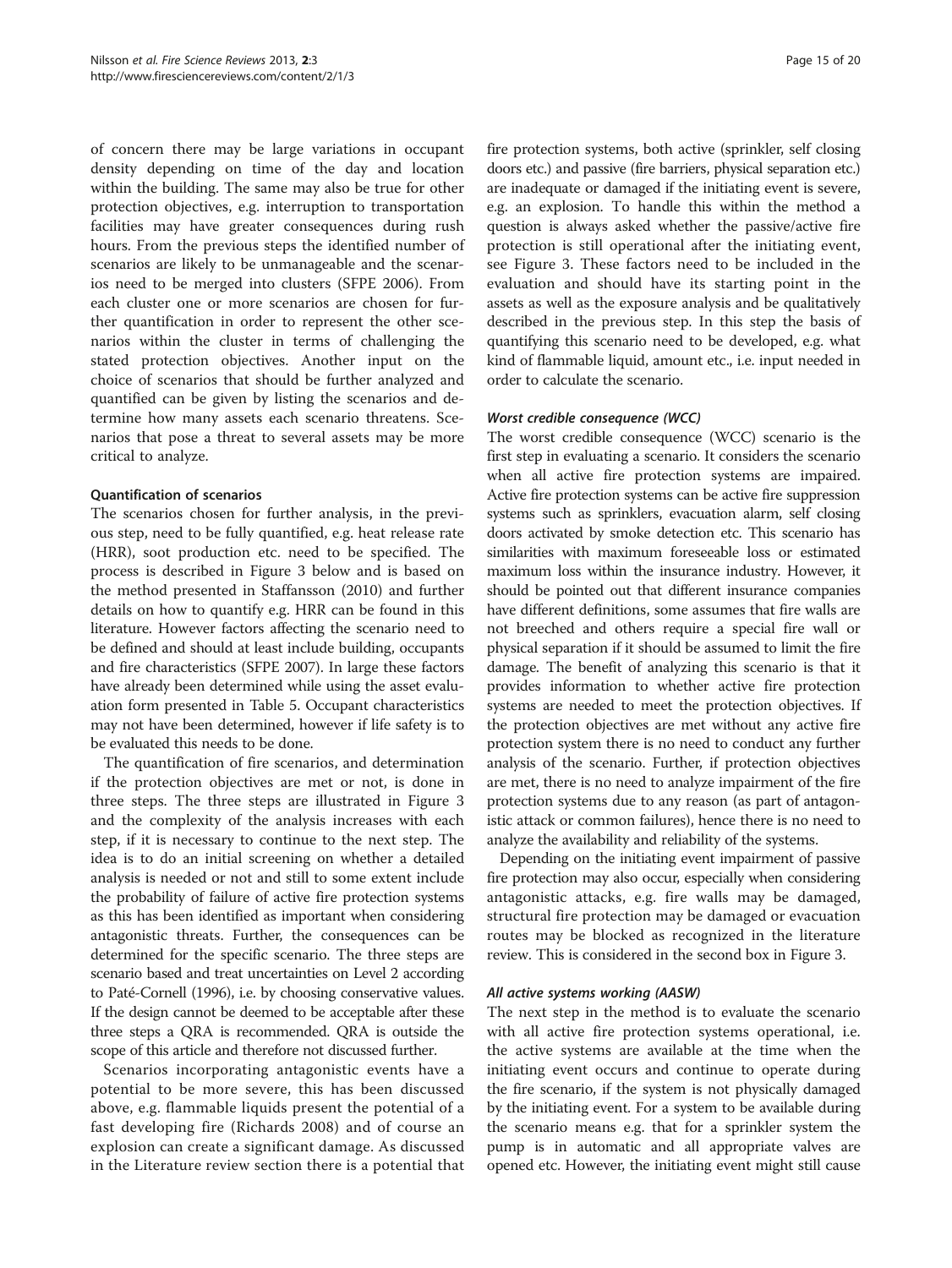<span id="page-15-0"></span>

the active protection system to fail, one example would be an explosion tearing down a wall bringing sprinkler pipes down rendering the system ineffective (Nilsson et al. [2012](#page-18-0)), this is what is checked in the second box in Figure 3. Another example is that the systems are bypassed as a part of an antagonistic attack or a wall is damaged to a room protected with hypoxic-airventing as is suitable for some areas in multifunctional buildings, e.g. electrical rooms (Nilsson and van Hees [2013](#page-18-0)). Such considerations are all addressed in the second box in Figure 3.

If the fire safety systems are not impaired due to the initiating event, there is still the question whether the system effectively will control or protect against the event. How different active systems affect the fire development in a building with an occupancy it is designed for and with a general fire initiation can be found in the literature (Nystedt [2011](#page-18-0), Madrzykowski and Vettori [1992](#page-18-0), Evans [1993,](#page-18-0) Swedish National Board of Housing, Building and Planning [2011b\)](#page-19-0). However the effectiveness needs to be determined against the stated protection objectives and the anticipated fire hazard the system was designed for. If the fire hazard for some reason is higher than what was designed for, e.g. if multiple fires are started as part of an antagonistic event (Richards [2008\)](#page-19-0) or if the protection objective concerns e.g. contamination, then the suppression system might be ineffective (Nilsson et al. [2012](#page-18-0)). A fire in a computer room for example may be adequately controlled by a sprinkler system to not spread further within the building but the protection objective for functional performance of the computer system may be exceeded due to smoke or water damage.

During the interviews a need was identified for flexibility to include how action plans, emergency management plans, fire rescue service etc. affect the scenario. As pointed out by Lundin [\(2001](#page-18-0)) the effect of human interaction during an event is very hard to predict and model, therefore caution need to be applied. However there is a flexibility to include any damage mitigating actions into the method. This can be applied for example, either by modifying the design fire if there are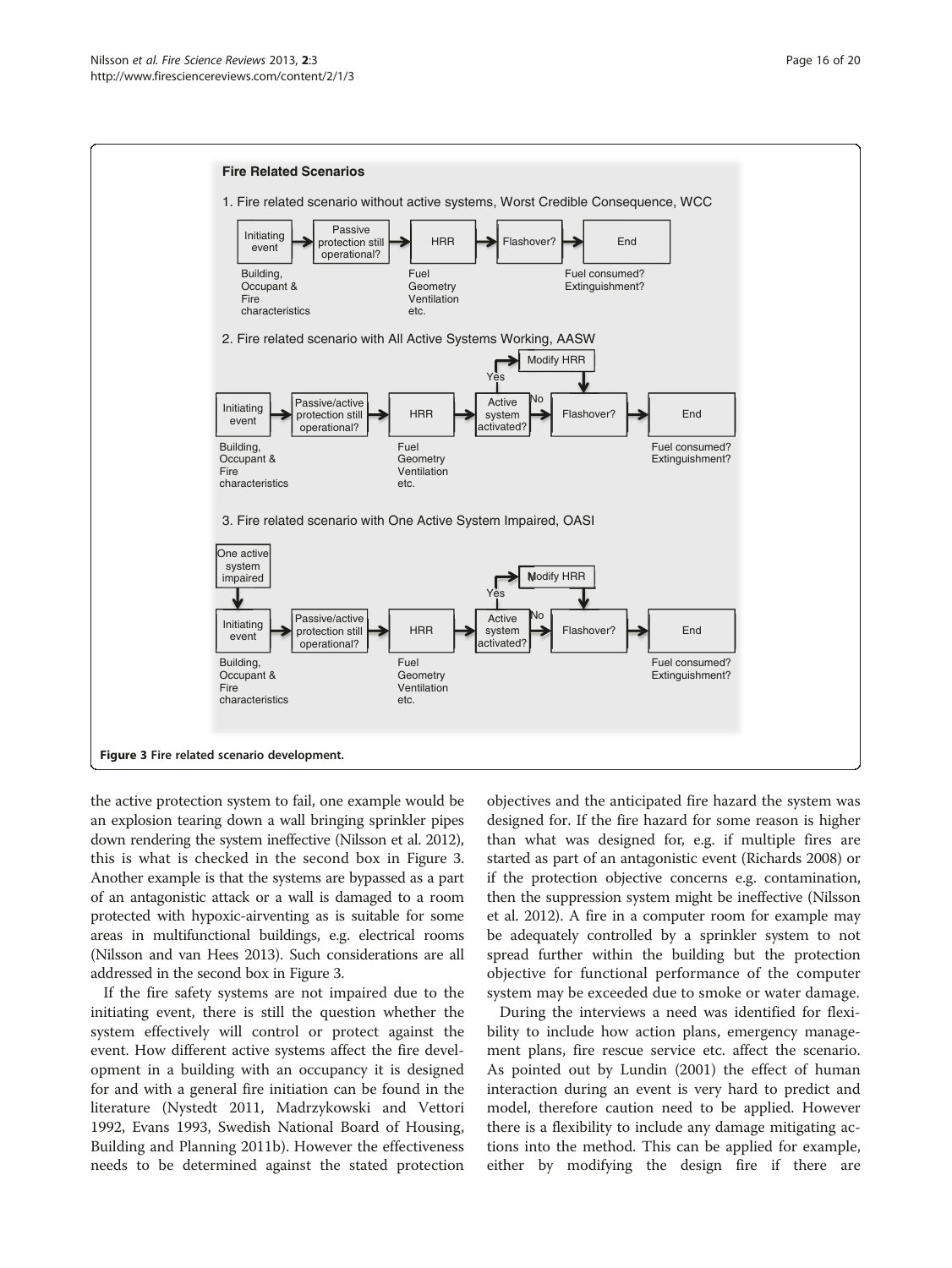appropriate means for manual fire fighting or including effects of the emergency management plans on evacuation behavior due to assistance from personnel.

If the protection objectives are not met when all active systems are working mitigating measures or adjustment of the protection objectives are needed. This is due to the fact that the protection objectives are not met in the most beneficial circumstances for the scenario, and will therefore never be met unless something is changed. One could come to the conclusion that other mitigating measures are needed, the protection objective was set to high or the scenario considered was to severe, whatever the cause the process needs to be reevaluated with a change in some of these factors.

# One active system impaired (OASI)

If the protection objectives are met for the scenario when all active systems are working, there is still a need to analyze the robustness of the fire safety, i.e. how dependent is the fulfillment of the protection objectives upon one single fire safety system. The need for robustness of the fire safety, i.e. to not be fully dependent upon one system in order to achieve the protection objectives for a scenario, has been recognized by e.g. Lundin [\(2005](#page-18-0)) the Swedish (Swedish National Board of Housing, Building and Planning [2011b\)](#page-19-0) and the New Zealand (Department of Building and Housing [2012](#page-18-0)) building code as well as in design fire scenario 8 in NFPA 101 (NFPA [2012](#page-18-0)).

In Figure [3](#page-15-0) the process for developing the scenario with one active system impaired is described. The scenario starts with one active system being impaired, e.g. the sprinkler system is not considered to affect the scenario. In this case the active system is assumed to be impaired before the initiating event occurs (the first box of Figure [3](#page-15-0)) due to some general failure mode of the active system. A general failure mode could e.g. be that the pump has been inadvertently turned off, a valve is closed by accident or the batteries for starting the engine are empty. This is assumed in order to account for the inherent probability of failure of active fire protection systems. However, there is still the question of whether the initiating event damages and impairs any other (excluding the already assumed impaired system) active or passive fire protection system and this is addressed in the third box of Figure [3.](#page-15-0)

In the third box of Figure [3](#page-15-0) a check is done as to whether the other active systems and passive systems are still operational and that they have not been damaged or disabled as part of the scenario. As an example, in the first box the sprinkler system is assumed to be impaired due to empty starting batteries. An initiating event occurs which is an antagonistic attack including an explosion, in the third box a check is done and it is concluded that the explosion damaged the control panel for the evacuation alarm. Hence the scenario now includes two impaired active systems, the sprinkler system due to empty batteries and the evacuation alarm that was damaged by the initiating explosion. The difference from the AASW scenario is that the inherent failure probability of active systems is accounted for in this scenario by assuming impairment to the sprinkler system before and during the scenario.

If the protection objective is met for the scenario the process is repeated but with another active system impaired in the first box in Figure [3](#page-15-0), e.g. the smoke management system (only one active system is assumed to be impaired due to inherent failure modes at each scenario, i.e. in the second case for the example above the sprinkler system is assumed to be working again). This is then repeated so that all active systems have been impaired once in the first box in Figure [3](#page-15-0).

If the protection objective is not met for any of the scenarios, with on active system impaired, one needs to determine whether the likelihood of failure for the system is acceptable or not. If the likelihood of failure is acceptable, then continued evaluation is conducted testing with other active systems impaired. If the likelihood of failure is unacceptable then mitigating measures, change of scenario or altering protection objective needs to be considered (the same that is done when protection objectives are not met for AASW, see above). Generally, there is an acceptable probability of failure for an active system and a higher consequence is probably acceptable in this case meaning that it may be acceptable that the first stated protection objective is not met and a larger damage is accepted when an active system fails.

When all active systems have been assumed to be impaired in the first box in Figure [3](#page-15-0) and all these variations of the scenario have been evaluated the availability and reliability of the least reliable active system need to be analyzed. The likelihood of failure for that system needs to be determined and if the probability of failure for the least reliable active system can be accepted, the situation is acceptable, since this is the highest probability for failure. If the determined probability is too high the situation may be unacceptable, however this is unknown since the protection objective is either met with the system failing or the probability was earlier determined to be acceptable. Hence failure of another system at the same time as the first system is needed in order for the situation to be unacceptable. At this stage the evaluation process is starting to become more complex and it is recommended to perform a full QRA.

An availability and reliability analysis of active protection systems is needed to assess the likelihood of failure of the system. Availability refers to if the system is in operational mode when the fire starts (compare to the first box in Figure [3](#page-15-0)), e.g. the system is unavailable if it has inadvertently been left out of service after maintenance (SFPE [2007](#page-19-0)). The system reliability on the other hand considers that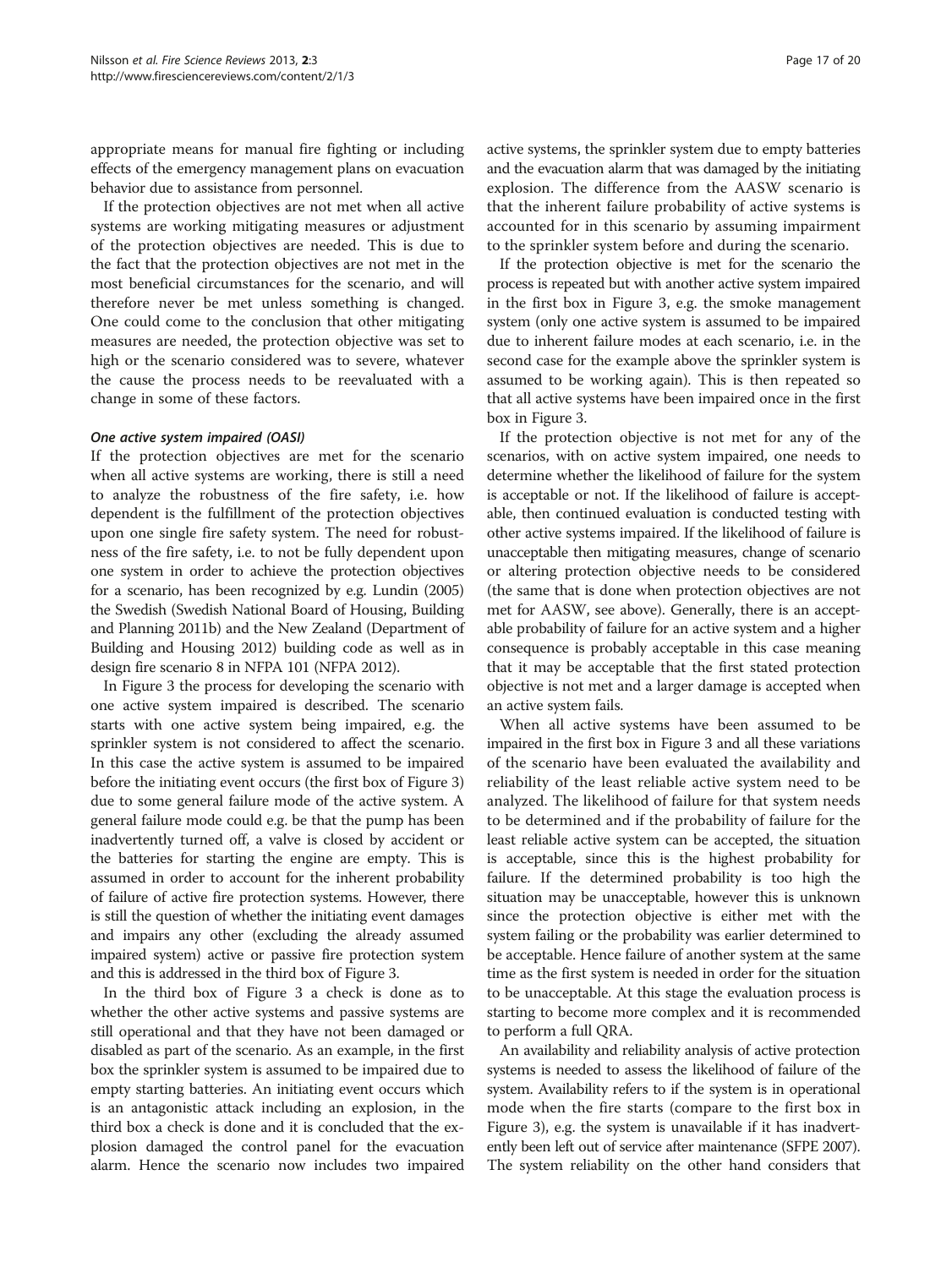<span id="page-17-0"></span>Table 9 Attributes considered

| <b>Attribute</b>         | Applicability to evaluation of active protection systems                                                                                                                                                                                                                                                                                                                                                                                                                                                                           |
|--------------------------|------------------------------------------------------------------------------------------------------------------------------------------------------------------------------------------------------------------------------------------------------------------------------------------------------------------------------------------------------------------------------------------------------------------------------------------------------------------------------------------------------------------------------------|
| Function                 | This is to determine if the protection is designed according to the relevant hazard and if it will perform as designed                                                                                                                                                                                                                                                                                                                                                                                                             |
| Human action/performance | If human action is needed in order for the system to work there is an uncertainty added due to human error.                                                                                                                                                                                                                                                                                                                                                                                                                        |
| Complexity               | A complex fire protection system increases the probability of error, e.g. if many support systems are needed<br>for the system to perform as intended, (detector activating, fan for smoke exhaust, inlet air needed at the<br>same time). Another issue adding to the complexity is the probability of common cause failures, e.g. if power<br>is lost then the sprinkler system as well as the evacuation alarm is lost. This is addressed in Table 6 by identifying<br>common support systems for different protection systems. |
| Reliability              | This is the probability that the system will fulfill its purpose on demand. This is connected to both the function<br>(whether it is properly designed) and issues like maintenance. Evaluation of e.g. maintenance needs to be done<br>and a starting point should be to fulfill relevant standards on maintenance for the considered system.                                                                                                                                                                                     |
| Vulnerability            | This attribute describes the conditions for the survival of the system when exposed to internal and external stress.<br>This is linked to how the system is isolated from the actual event, is it in a separate building etc.                                                                                                                                                                                                                                                                                                      |

the system does not always perform as designed or intended, e.g. if a component is failing during operation or if the fire hazard for some reason is greater than the design of the system, say an antagonistic attack. Another issue is whether the system is affected by the initiating event or not, as asked in Figure [3,](#page-15-0) this has mainly to do with if the system is isolated from the event, e.g. a separate pump house for the sprinkler pumps and risers presents a fairly isolated system compared to a sprinkler room within the building the system is protecting. In order to facilitate evaluation of an active system for the purpose of this method Table [6](#page-11-0) has been developed.

The categories in Table [6](#page-11-0) have been developed based on the discussion by Lundin ([2005](#page-18-0)) regarding attributes for defining fire safety. For the purpose of the evaluation of active systems the relevant attributes are: function; human action/performance; complexity; reliability; and vulnerability, these are described in Table 9. The attributes are discussed in detail in Lundin [\(2005\)](#page-18-0) and are based on the work done by Meister [\(1991\)](#page-18-0).

By using Table [6](#page-11-0) and addressing the attributes an assessment can be made of the availability and reliability of fire safety systems and help in determining likelihood of failure in order to assess if the likelihood is acceptable or not.

Once the last box in Figure [2](#page-8-0) has been evaluated the analysis for a scenario is either finished or it has been determined that a QRA is needed for the scenario. The process is then repeated for all scenarios chosen in the step "Selection of scenarios to analyze". Once this has been completed the analysis of the building is done.

# Future work

The method is still in the developing phase and the method has not been fully tested in practice yet. This is a weakness and the next step is to apply the method on an actual building to test and determine its strengths and weaknesses. One identified focus area to be evaluated when applying the method is how well domino effects are captured within the method or if refinement is needed in

this aspect. Such effects might include multiple events such as a coordinated attack with for example a fire and an explosion at different locations but as part of the same attack.

# Conclusion

An engineering method for selection and evaluation of fire related scenarios in multifunctional buildings, considering antagonistic attacks, has been developed. The method is based on identified (through literature review and interviews) important aspects and problems, specific for antagonistic threats and multifunctional buildings. The specific identified problems that are taken into account are summarized in Table [1](#page-7-0).

The strength of the method is that there is now a process available for a systematic evaluation considering new aspects of fire safety. Further the method is based on sound principles and there is a clear connection to both fire safety engineering in the normal (accidental) case and principles for protection against antagonistic events. The method is also compatible with standards on emergency management and business continuity planning and can e.g. be used in the risk assessment phase of such standards such as NFPA 1600 (NFPA [2013](#page-18-0)). Finally the method treats uncertainties for the scenarios in a scientifically recognized way, i.e. by choosing conservative values according to the level 2 approach.

# Appendix

# Terminology

Active fire protection systems, AS: Fire protection system that needs to activate as a response to fire, e.g. sprinkler system, evacuation alarm, self closing doors activated by smoke detector etc.

Antagonistic attack: Manmade attack, against a specific target to which the aggressor bear hostility, with the intention to cause harm as a consequence of the attack, e.g. terrorist attack such as an explosion or arson fire.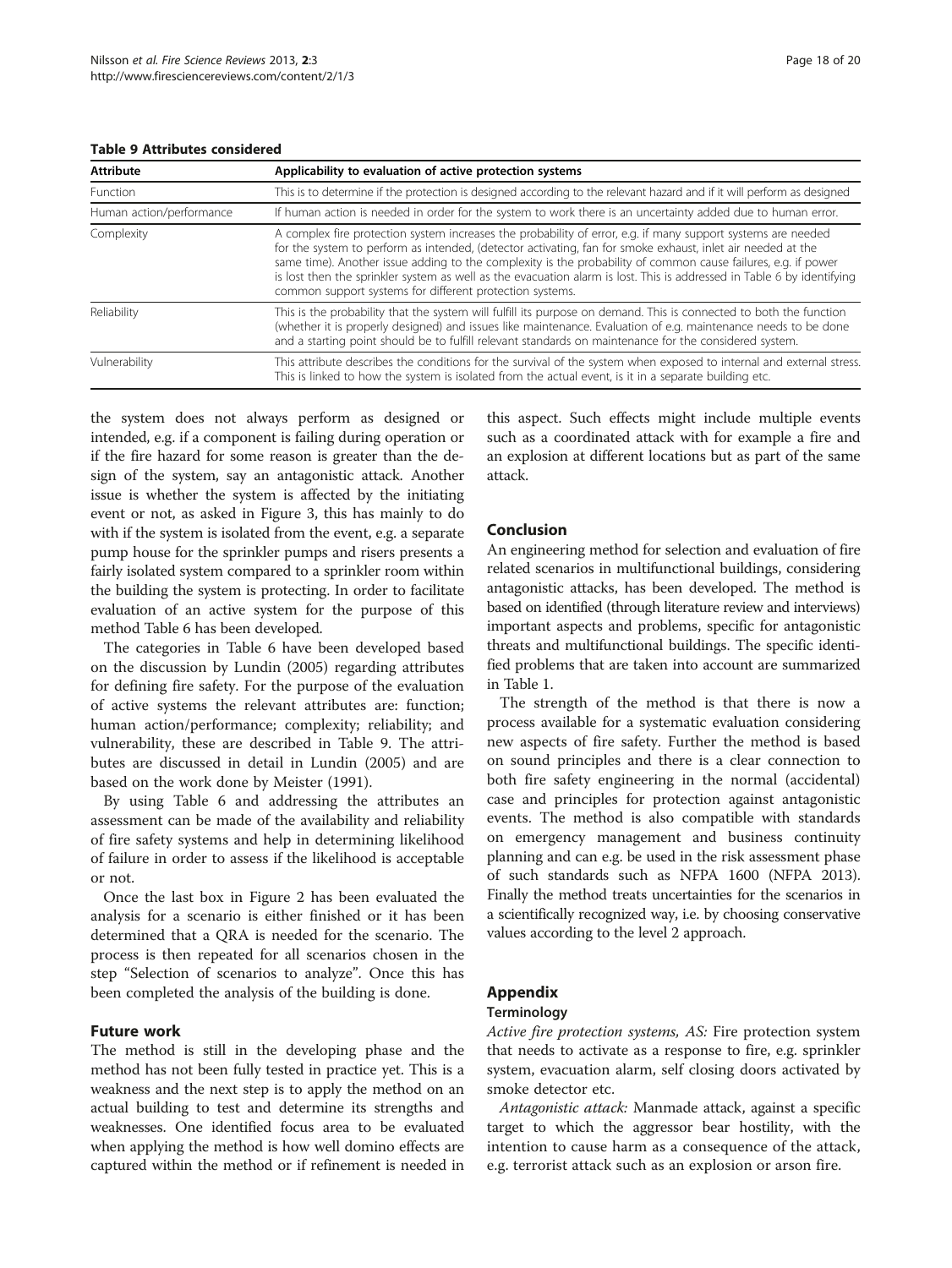<span id="page-18-0"></span>Security: Security is protection aimed towards limiting access such as perimeter fencing, CCTV, watch service, locking etc.

Multifunctional building: One or several connected buildings hosting several functions (e.g. societal) or occupancies (e.g. office, restaurant) where the facility and its functions is one integrated whole. The definition also includes underground facilities.

#### Competing interests

The authors declare that they have no competing interests.

#### Authors' contributions

MN carried out the problem identification (i.e. the literature review and the interviews), developed the method for selection and evaluation of fire related scenarios, drafted and completed the manuscript. HF suggested improvements to the method, helped drafting and critically revising the manuscript. PvH provided input during the development of the method and critically reviewed the manuscript. All authors read and approved the final manuscript.

#### Acknowledgements

The development of the method is part of the project SAFE Multibygg which is funded by a research grant from the Swedish Civil Contingencies Agency.

#### Received: 8 May 2013 Accepted: 4 July 2013 Published: 5 July 2013

#### References

- Bowen P, Hash J, Wilson M (2006) NIST special publication 800–100, information security handbook: A guide for managers, Recommendations of the National Institute of Standards and Technology. NIST, National Institute of Standards and Technology, Gaithersburg, MD, USA
- Brown MD, Lowe AS (2003) Reference manual to mitigate potential terrorist attacks against buildings, Report from Federal Emergency Management Agency (FEMA), Report no. FEMA 426, USA
- BSI (2001) BS 7974:2001 Application of fire safety engineering principles to the design of buildings - code of practice. British Standards Institution, UK
- BSI (2004) PD 7974–6:2004 The application of fire safety engineering principles to fire safety design of buildings - part 6: Human factors: Life safety strategies occupant evacuation, behaviour and condition (sub-system 6). British Standards Institution, UK
- BSI (2011) PAS 95:2011 Hypoxic air fire prevention systems: specification. British Standards Institution, London, UK, ISBN 978 0 580 67920
- Bukowski RW (2006) Determining design fires for design-level and extreme events. In: Proceedings of the 6th International Conference on Performance Based Codes and Fire Safety Design Methods, Tokyo, Japan, 14–16 June 2006. Society of Fire Protection Engineers, USA
- Davidsson G, Lindgren M, Mett L (1997) Värdering av risk [Evaluation of Risk], Report from Räddningsverket. Statens Räddningsverk, Karlstad, Sweden, ISBN 91-88890-82-1
- Department of Building and Housing (2012) C/VM2 verification method: Framework for fire safety design - for new zealand building code clauses C1-C6 protection from fire. Department of Building and Housing. Wellington, New Zealand
- Eksborg AL, Elinder H, Mansfeld J, Sigfridsson SE, Widlundh P (2001) Brand på herkulesgatan i göteborg, O län den 29–30 oktober 1998 [Fire at Herkules street in Gothenburg, O county 29-30th October 1998], Report RO 2001:02, O-07/98, ISSN 1400–5751. Statens Haverikommission, Sweden
- Evans DD (1993) Sprinkler fire suppression algorithm for HAZARD. In: Proceedings of 12th Joint Panel Meeting of the UJNR Panel on Fire Research and Safety, 27 October – 2 November 1992. Building Research Institute and Fire Research Institute, Japan, pp 114–120
- Frantzich H (1998) Risk analysis and fire safety engineering. Fire Safety J 31(4):313–329
- Gilbert PH, Isenberg JPE, Baecher GB, Papay LT, Spielvogel G, Woodard JB, Badolato EV (2003) Infrastructure issues for cities – countering terrorist threat. J Infrastruct Syst 9(1):44–54. doi[:10.1061/\(ASCE\)1076-0342\(2003\)9:1\(44\)](http://dx.doi.org/10.1061/(ASCE)1076-0342(2003)9:1(44))
- Global FM (2010) FM global property loss prevention data sheet 4–9 clean agent extinguishing systems. Factory Mutual Insurance Company, USA
- Gutierrez C, O'Neill M, Jeffery W (2005) Final report on the collapse of the world trade center towers, Report NIST NCSTAR1 – Federal Building and Fire Safety Investigation of the World Trade Center Disaster. NIST, National Institute of Standards and Technology, Gaithersburg, MD, USA
- Hall JR (2007) Intentional fires and arson. National Fire Protection Association, Quincy, MA, USA
- Handley RV, Salkovskis PM, Scragg P, Ehlers A (2009) Clinically significant avoidance of public transport following the london bombings: Travel phobia or subthreshold posttraumatic stress disorder? J Anxiety Disord 23(8):1170–1176. doi[:10.1016/j.janxdis.2009.07.023](http://dx.doi.org/10.1016/j.janxdis.2009.07.023)
- International Code Council (ICC) (2011) ICC performance code for buildings and facilities. International Code Council (ICC), Washington, D.C., USA, ISBN 978-1-60983-047-2
- Isner MS, Klem TJ (1993) Fire investigation report: World trade center explosion and fire, New York, New York, February 26, 1993. National Fire Protection Association, Quincy, MA, USA
- Klason L-G, Johansson N, Andersson P (2010) Dimensionerande brand: Anlagda skolbränder [Design fire: arson school fires], SP rapport 2010:15. SP Technical Research Institute of Sweden Borås, Sweden, ISBN 978-91-86319-53-3
- Klason L-G, Andersson P, Johansson N, van Hees P (2011) Design Fires for Fire Protection Engineering of Swedish School Buildings. In: Fire and Materials: Proceedings of the 12th International Conference and Exhibition, San Francisco, USA, 31 January – 2 February 2011. Interscience Communications Limited, London, UK, pp 159–170
- Lundin J (2001) Verifiering, kontroll och dokumentation vid brandteknisk projektering [Verification, control and documentation during fire safety design], Report from Department of Fire Safety Engineering, Report no 3122. Lund University, Lund, Sweden
- Lundin J (2005) Safety in case of fire the effect of changing regulations. Dissertation. Lund University, Lund, Sweden
- Madrzykowski D, Vettori RL (1992) A sprinkler fire suppression algorithm for the GSA engineering fire assessment system, Report from US Deptartment of Commerce, Report no NISTIR 4833. US Dept. of Commerce, National Institute of Standards and Technology, Building and Fire Research Laboratory, Gaithersburg, MD, USA
- Mason J (2004) Semistructured Interview. In: Lewis-Beck MS, Bryman A, Liao TF (eds) The SAGE Encyclopedia of Social Science Research Methods., pp 1021–1022, doi[:10.4135/9781412950589.n909](http://dx.doi.org/10.4135/9781412950589.n909)

Meister D (1991) Psychology of system design. Elsevier, Oxford National Emergency Management Agency (2004) Fire in Daegu subway - Disasters

- reports. [http://eng.nema.go.kr/sub/cms3/3\\_4.asp.](http://eng.nema.go.kr/sub/cms3/3_4.asp) Accessed 19 December 19 2011 NFPA (2012) NFPA 101: Life safety code: 2012 edition. National Fire Protection Association, Quincy, MA, USA
- NFPA (2013) NFPA 1600: Standard on disaster/emergency management and business continuity programs: 2013 edition. National Fire Protection Association, Quincy, MA, USA
- Nilsson M, van Hees P (2012) Delrapport SAFE MULTIBYGG AP 1–4 [Subreport SAFE MULTIBYGG WP 1-4], Report from Department of Fire Safety Engineering and Systems Safety, Report no 3165. Lund University, Lund, Sweden
- Nilsson M, van Hees P (2013) Advantages and Challenges with Using Hypoxic Air Venting as Fire Protection. In: Conference procceedings, Fire and Materials 2013, 13th international conference and exhibition, San Francisco, USA, 28–30 January 2013. Interscience Communications Limited, London, UK, pp 475–486
- Nilsson M, van Hees P, Frantzich H, Andersson B (2012) Analysis of fire scenarios in order to ascertain an acceptable safety level in multi-functional buildings. In: Proceedings of the 9th International Conference on Performance-Based Codes and Fire Safety Design Methods, Hong Kong, China, 20–22 June 2012. Society of Fire Protection Engineers, USA
- Nystedt F (2011) Verifying fire safety design in sprinklered buildings, Report from Department of Fire Safety Engineering and Systems Safety, Report no 3150. Lund University, Lund, Sweden
- Pangi R (2002) Consequence management in the 1995 sarin attacks on the Japanese subway system. Studies in Conflict and Terrorism 25(6):421–448
- Paté-Cornell ME (1996) Uncertainties in risk analysis: Six levels of treatment. Reliab Eng Syst Saf 54(2):95–111
- Quenemoen LE, Davis YM, Malilay J, Sinks T, Noji EK, Klitzman S (1996) The world trade center bombing: Injury prevention strategies for high-rise building fires. Disasters 20(2):125–132